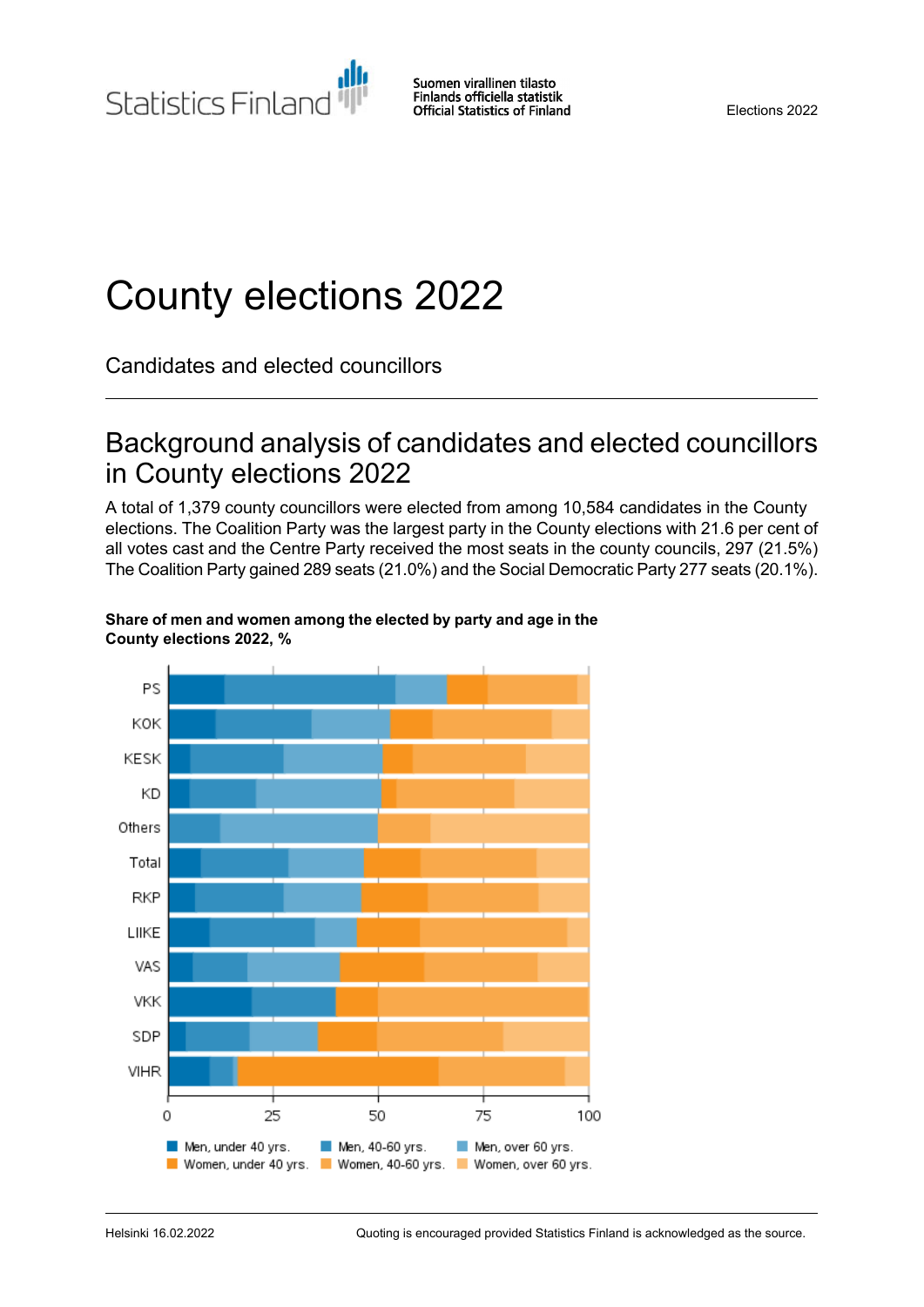The majority (53.3%) of those elected to county councils were women. The proportion of women was highest among the Green League's elected councillors(83.3%) and lowest among the Finns Party (33.5%). In all, 45.4 per cent of the candidates were women.

The average age of all candidates was 50.3 years, that of male candidates 51.5 and that of female ones 48.7 years. Of all candidates, 2,996 were aged 60 or over. A total of 366 of the candidates were aged 24 or younger. Among the parliamentary parties, the Christian Democrats had the oldest candidates, the proportion of those aged 60 or over was 37.5 per cent and the average age 53. Among the parliamentary parties, the Green League had the youngest candidates, 34.2 per cent of whom were aged under 40 and the average age 45.1 years.

The average age of those elected to country councils was 51.1, for men 53.6 years and for women 49.0 years. The Green League councillors were the youngest, the average age 40.0 years and the Christian Democrat councillors the oldest, the average age 56.5 years. Sixty-six persons aged under 30 (4.8%) and 416 persons aged 60 or over (30.2%) were elected.

Three men and 2.4 women per one thousand men/women entitled to vote had been nominated as candidates. In the Municipal elections, women's candidacy has been lower than men's in all age groups. In the 2022 County elections, up to the age of 50, the proportion of female candidates was higher than that of men in nearly all age groups.



#### **Share of candidates and elected in the age group by sex in the County elections 2022, %**

In relative terms, the number of female candidates was highest in Kanta-Häme (50.2%). Clearly fewer female candidates than in the other areas were nominated in Kainuu and Päijät-Häme, under 40 per cent of the candidates.

A female majority was elected to county councils in 13 wellbeing services counties. The share of women among elected councillors was highest in the wellbeing services county of Western Uusimaa (68.4%) and lowest in the wellbeing services counties of South Karelia, South Ostrobothnia and Central Ostrobothnia  $(44.1\%)$ .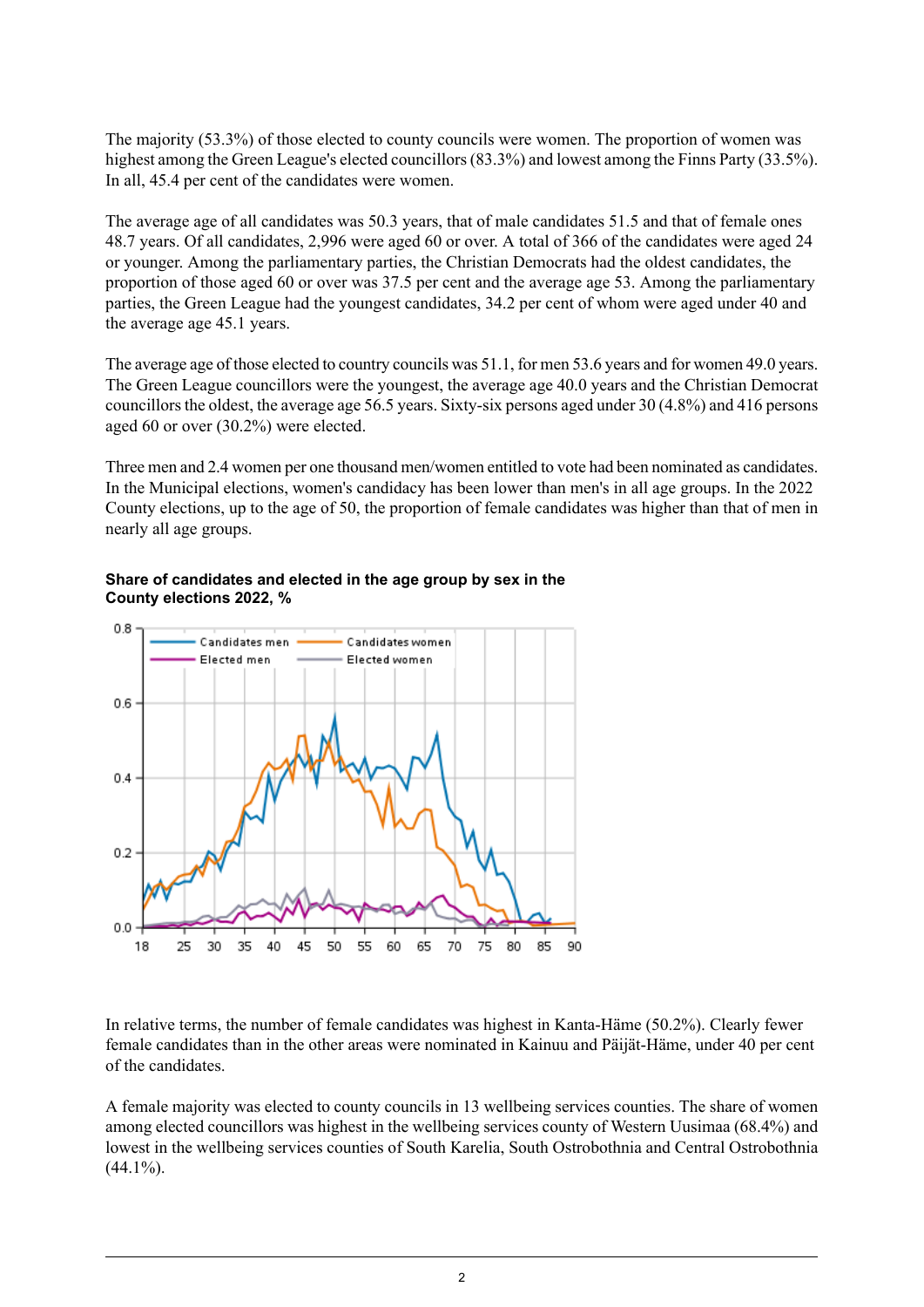**Women's share of candidates and elected by wellbeing services county in the County elections 2022, %**



Eighty per cent of all candidates nominated by the parties were also candidates in the 2021 Municipal elections. Of the parliamentary parties, the Finns Party had the highest number of the same candidates, nearly 95 per cent were also candidates in the Municipal elections. The proportion of candidates who also ran in the Municipal elections was lowest for the Movement Now party, slightly over 50 per cent. The majority of the candidates were candidates for the same party in the 2021 Municipal elections as now.

Around 84 per cent of the elected councillors were also candidates in the Municipal elections 2021. In relative terms, the highest number of candidatesin the Municipal elections were elected to county councils from the Finns Party (96.8%) and the lowest from the Swedish People's Party (71.1%).

The number of foreign-language speakers, that is, persons not speaking Finnish, Swedish or Sami as their native language, was clearly lower among the candidates than among persons entitled to vote. Slightly over six per cent of the persons entitled to vote were foreign-language speakers, while this is so for 2.2 per cent of the candidates. Among the parliamentary parties, the Green League (4.0%) and the Christian Democrats (3.4%) had the highest number of foreign-language speaking candidates. In the group outside the parliamentary parties, the proportion of foreign-language speakers was bigger than average (3.8%). The proportion of foreign-language speaking candidates was lowest among the Finns Party (1.2%) and the Movement Now party (1.2%).

Fifteen of the elected councillors were foreign-language speakers, which is slightly over one per cent.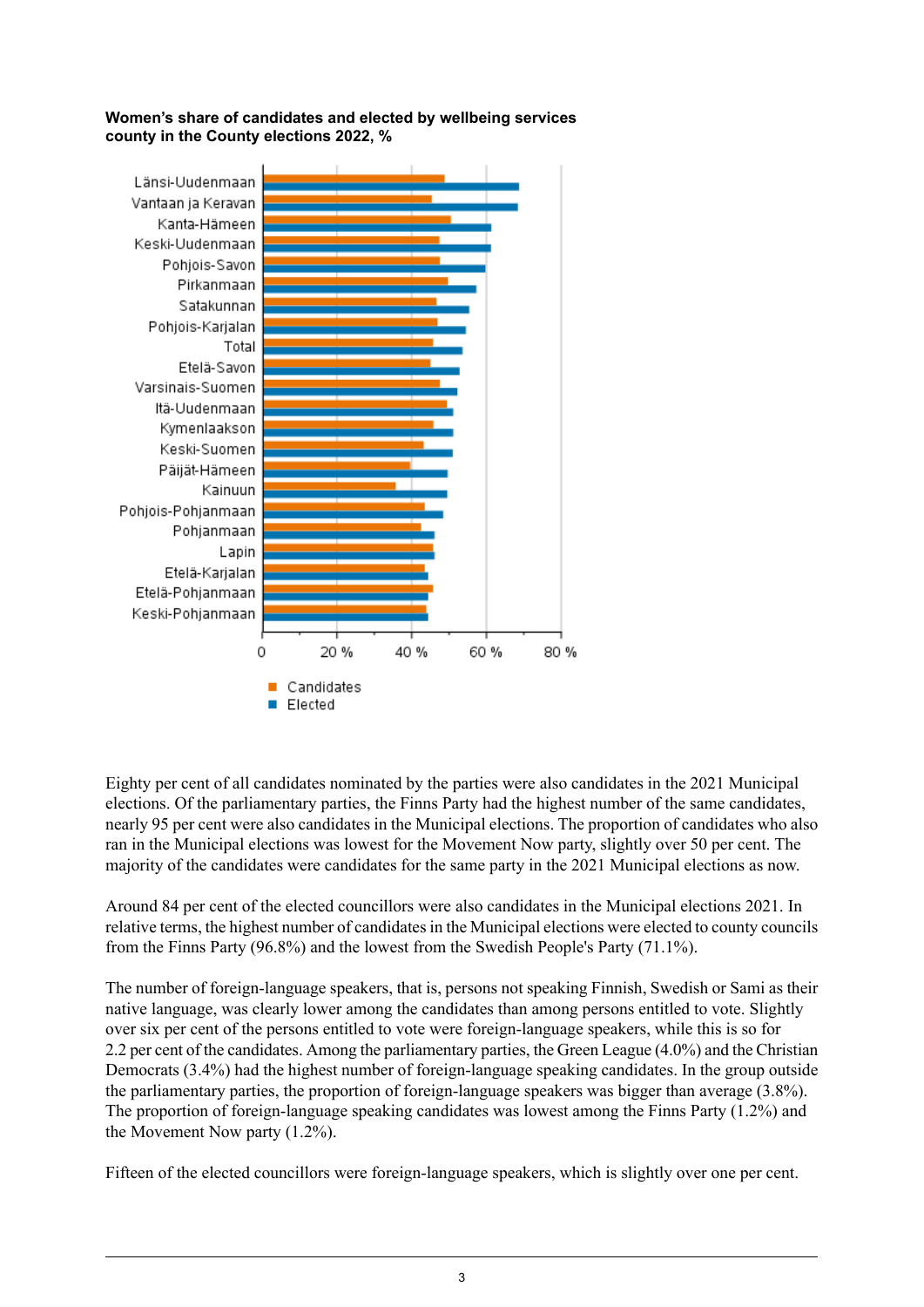**Foreign-language speakers' proportion of persons entitled to vote, candidates and elected councillors(by party) in the County elections 2022, %**



There were citizens of 27 different countries among the candidates. Slightly over four per cent of all persons entitled to vote were foreign citizens. Of the candidates, 66 were foreign citizens. In all, 163 (1.5%) candidates were Finnish citizens with citizenship in another country as well. Among all persons entitled to vote, 2.1 per cent had dual citizenship.

Over 93 per cent of the candidates had completed post-basic level education and slightly over 76 per cent of persons entitled to vote had done so. This is partly explained by the different age structure of people entitled to vote and the candidates. Among the parliamentary parties, the educational level was highest for the Green League candidates, nearly 68 per cent of whom had tertiary level education. Forty-seven per cent of all candidates and 23 per cent of all persons entitled to vote had completed a qualification on that level. The Swedish People's Party and Coalition Party candidates were also more highly educated than average, 63.7 per cent of the Swedish People's Party candidates and 60.0 per cent of the Coalition Party candidates had tertiary level education.

Ninety-seven per cent of the elected councillors had completed post-basic level qualifications. The Green League's elected councillors had the highest level of education. Around 83 per cent of them had tertiary level education.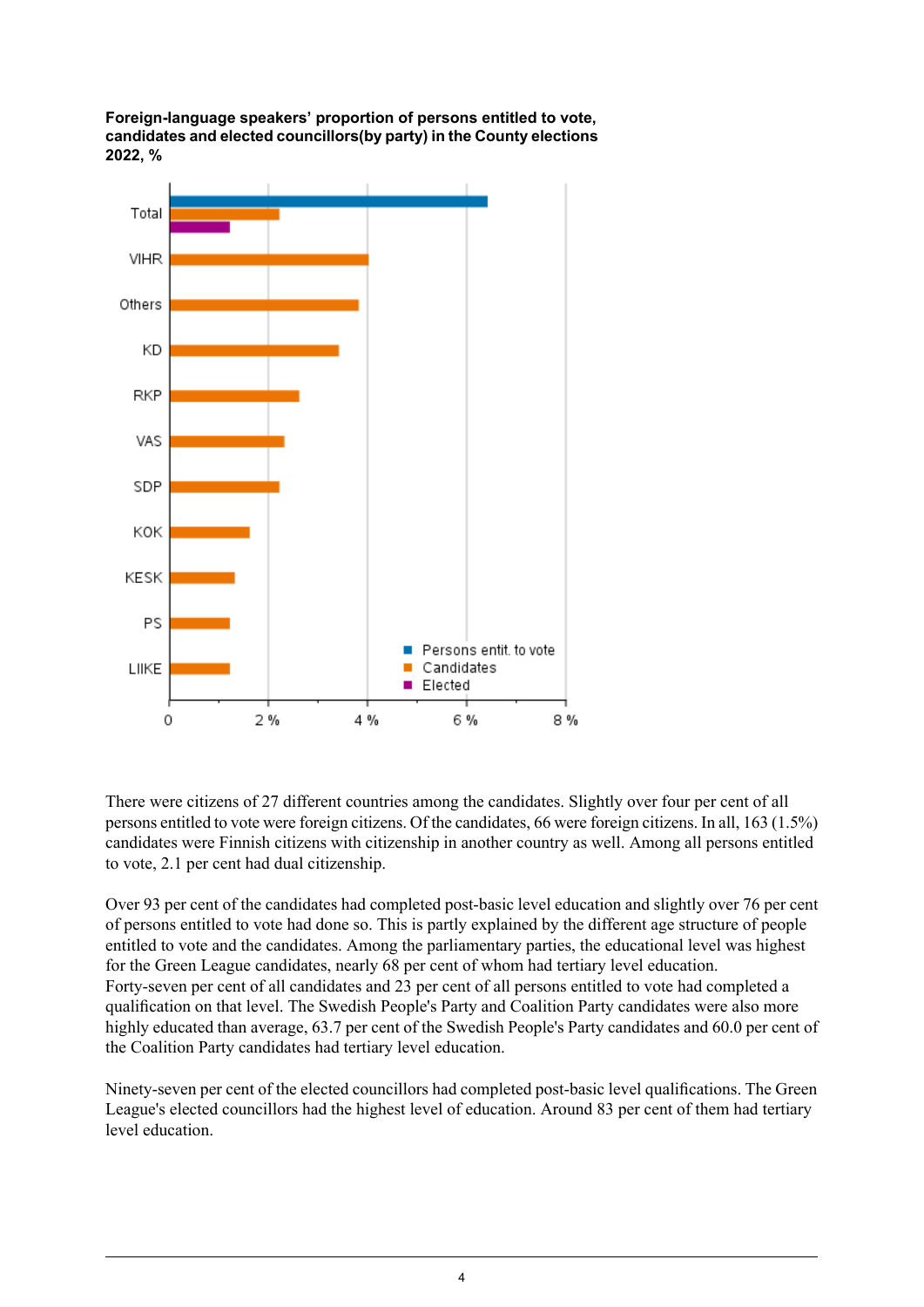**Persons entitled to vote, candidates (by party) and elected councillors by educational level in the County elections 2022, %**

|                         | <b>Basic</b><br>level | Upper<br>secondary<br>level | Lowest<br>level<br>tertiary | Lower-<br>degree<br>tertiary | Higher-<br>degree<br>level<br>tertiary,<br>doctorate |
|-------------------------|-----------------------|-----------------------------|-----------------------------|------------------------------|------------------------------------------------------|
| Persons ent.<br>to vote | 23.8                  | 44.2                        | 9.5                         | 12.2                         | 10.3                                                 |
| <b>Candidates</b>       | 6.6                   | 34.7                        | 11.7                        | 18.7                         | 28.3                                                 |
| <b>SDP</b>              | 5.8                   | 38.5                        | 12.9                        | 18.6                         | 24.2                                                 |
| PS                      | 11.1                  | 51.1                        | 10.9                        | 14.9                         | 12.0                                                 |
| <b>KOK</b>              | 4.6                   | 22.3                        | 13.0                        | 18.4                         | 41.6                                                 |
| <b>KESK</b>             | 4.6                   | 28.2                        | 16.1                        | 18.6                         | 32.5                                                 |
| <b>VIHR</b>             | 4.8                   | 23.1                        | 4.6                         | 22.7                         | 44.8                                                 |
| <b>VAS</b>              | 7.5                   | 43.5                        | 8.4                         | 20.5                         | 20.0                                                 |
| <b>RKP</b>              | 3.9                   | 19.0                        | 13.4                        | 23.5                         | 40.2                                                 |
| <b>KD</b>               | 6.7                   | 31.1                        | 13.5                        | 18.1                         | 30.7                                                 |
| LIIKE                   | 9.0                   | 42.6                        | 11.0                        | 21.7                         | 15.7                                                 |
| <b>Others</b>           | 9.8                   | 47.1                        | 11.1                        | 15.8                         | 16.2                                                 |
| <b>Elected</b>          | 3.0                   | 19.4                        | 11.7                        | 18.9                         | 46.9                                                 |
| Male                    | 1.5                   | 14.0                        | 12.4                        | 22.4                         | 49.7                                                 |
| Female                  | 4.8                   | 25.6                        | 10.9                        | 14.9                         | 43.8                                                 |

In all, 70 per cent of the candidates were employed and around seven per cent were unemployed at the end of 2020. Around one-half of persons entitled to vote were employed and 7.6 per cent were unemployed. Clearly fewer of the candidates were pensioners than among persons entitled to vote (around 17%). Around one third of persons entitled to vote were pensioners. The employment rate is calculated as the share of employed persons in working-age population aged 18 to 64.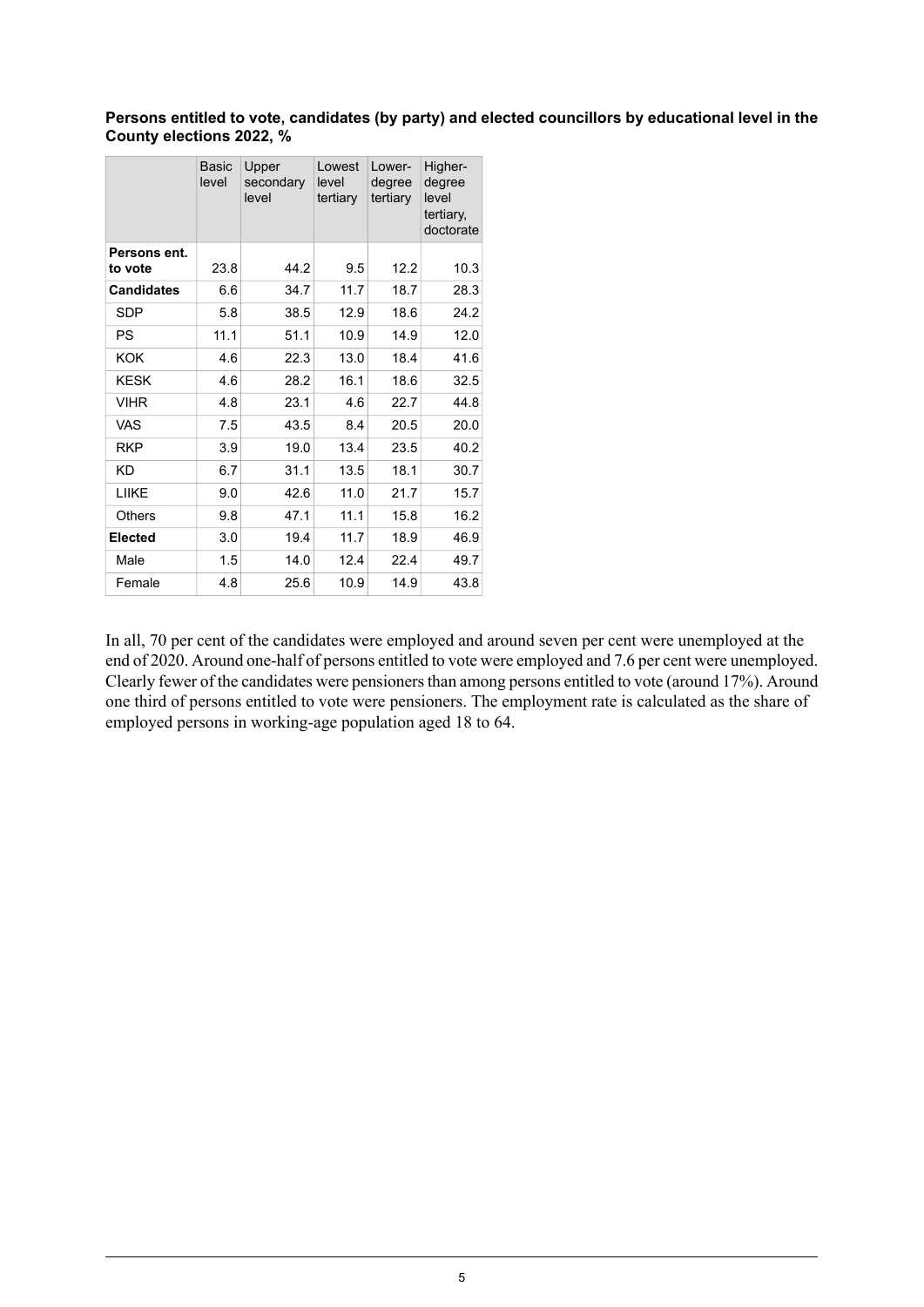**Persons entitled to vote, candidates (by party) and elected by main type of activity in the County elections 2022, %**



Of all candidates aged 18 to 64, altogether 80.4 per cent are employed. The employment rate for persons entitled to vote aged 18 to 64 is 11.6 percentage points lower. The difference between the employment rates of the candidates and persons entitled to vote is smallest in Ostrobothnia, where the employment rate of the candidates is 6.6 percentage points higher. The difference is biggest in North Savo, where the employment rate of the candidates is 83.4 per cent and that of persons entitled to vote 67.6 per cent.

An even larger share of the elected councillors were in working life than among the candidates. Around 81 per cent of all elected councillors were employed, while the proportion of employed persons among those aged 18 to 64 was around 92.1 per cent. Around 13 per cent of the elected councillors were pensioners.

More candidates were self-employed persons (incl. farmers and forestry entrepreneurs) than persons entitled to vote. The share of self-employed persons was around 14 per cent among employed candidates and slightly over 10 per cent among persons entitled to vote. The highest proportion of self-employed persons was found among the Movement Now candidates (30.2%) and the second highest among the Centre Party candidates (20.2%), of whom around one half were farmers and forestry entrepreneurs.

Of the councillors elected to county councils, 12.3 per cent were self-employed, most from the Movement Now party (36.8%) and the Centre Party (19.8%) elected councillors. Seventy-nine per cent of the elected councillors were upper-level employees, most among elected councillors of the Left Alliance (88.3%) and Christian Democrats (87.5%). Of the elected councillors 3.9 per cent were workers, most in the Finns Party (9.6%).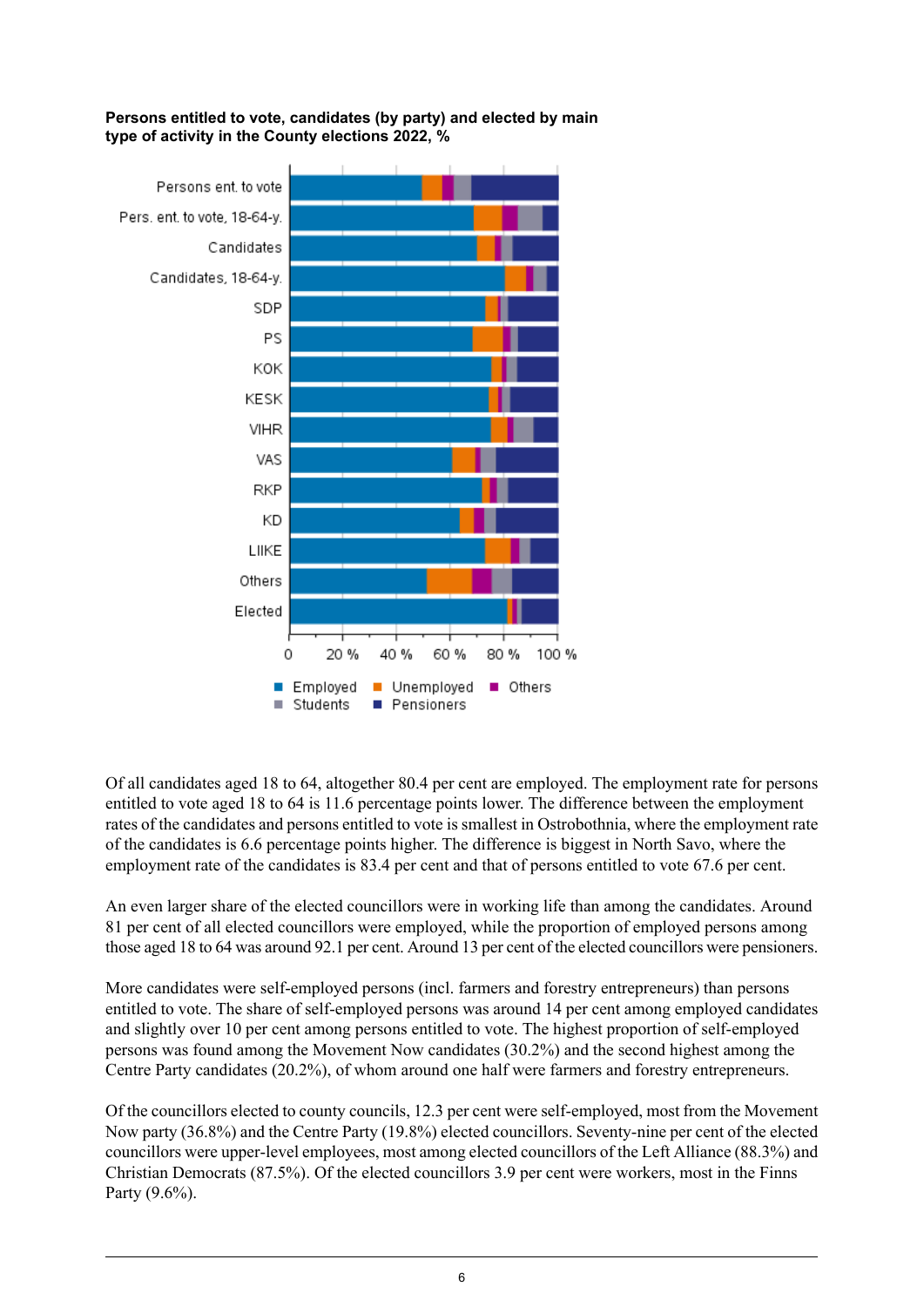

**Persons entitled to vote, candidates (by party) and elected by socio-economic group in the County elections 2022, %**

Of industries, most elected councillors were employed by human health and social work activities, 30.1 per cent of the employed elected councillors were working in the industry at the end of 2019. The second biggest industry was public administration, defence and compulsory social security, 24.4 per cent of the elected councillors worked. Of all persons entitled to vote, 17.7 per cent worked in human health and social work activities and 4.8 per cent in public administration. Of the employed elected councillors, 42.3 per cent worked in the local government sector. All in all, 16.0 per cent of the employed elected councillors worked in the central government sector, 29.4 per cent in the private sector and 12.3 per cent as self-employed.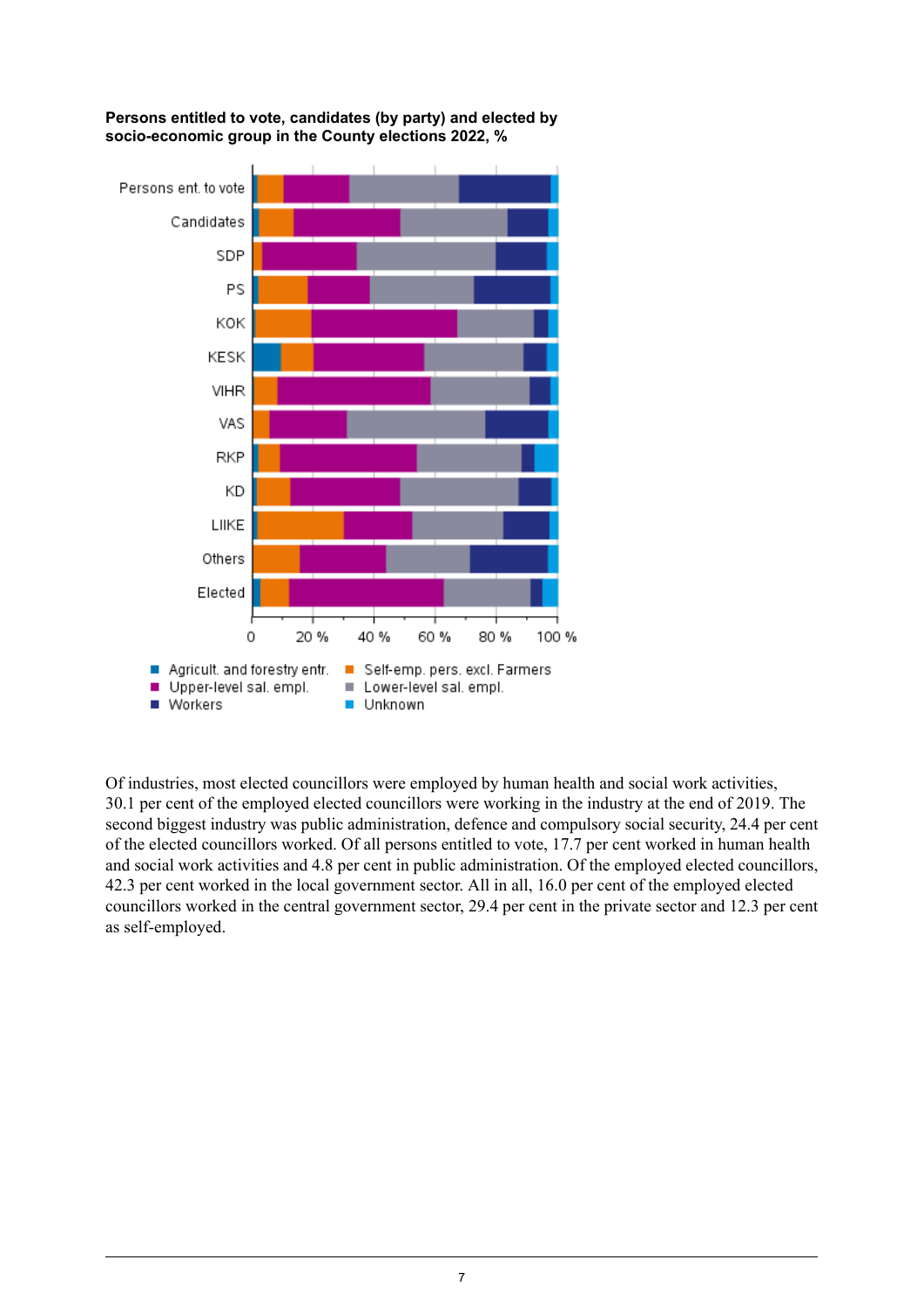#### **The industry of employed persons entitled to vote, candidates and the elected in County elections 2022**

|                                                                                                                            | Persons entit.<br>to vote |      | Candidates |      | Elected |      |
|----------------------------------------------------------------------------------------------------------------------------|---------------------------|------|------------|------|---------|------|
|                                                                                                                            | number                    | $\%$ | number     | $\%$ | number  | %    |
| A Agriculture,<br>forestry and<br>fishing                                                                                  | 62,358                    | 3.1  | 246        | 3.2  | 44      | 3.8  |
| <b>B-E</b> Total<br>industry                                                                                               | 305,328                   | 15.0 | 635        | 8.2  | 38      | 3.3  |
| F Construction                                                                                                             | 149,694                   | 7.4  | 252        | 3.3  | 21      | 1.8  |
| G-H Wholesale<br>and retail trade,<br>transportation<br>and storage                                                        | 338,511                   | 16.6 | 711        | 9.2  | 51      | 4.4  |
| I Accommodation<br>and food<br>service activities                                                                          | 73,884                    | 3.6  | 169        | 2.2  | 5       | 0.4  |
| J Information<br>and<br>communication                                                                                      | 73,755                    | 3.6  | 257        | 3.3  | 23      | 2.0  |
| K, L Financial<br>and insurance<br>activities, real<br>estate activities                                                   | 51,149                    | 2.5  | 168        | 2.2  | 16      | 1.4  |
| M, N<br>Professional,<br>scientific and<br>technical<br>activities,<br>administrative<br>and support<br>service activities | 261,998                   | 12.9 | 763        | 9.9  | 68      | 5.9  |
| O Public<br>administration<br>and defence:<br>compulsory<br>social security                                                | 96,689                    | 4.8  | 898        | 11.6 | 283     | 24.4 |
| P Education                                                                                                                | 138,540                   | 6.8  | 877        | 11.4 | 135     | 11.7 |
| Q Human health<br>and social work<br>activities                                                                            | 360,425                   | 17.7 | 1,877      | 24.3 | 349     | 30.1 |
| R-U Arts,<br>entertainment<br>and recreation;<br>other service<br>activities                                               | 94,210                    | 4.6  | 750        | 9.7  | 109     | 9.4  |
| Unknown                                                                                                                    | 28,913                    | 1.4  | 114        | 1.5  | 16      | 1.4  |

The median disposable income of persons entitled to vote was EUR 22,300 in 2020, while that of candidates was EUR 30,900. The candidates' disposable income was, on average, 39 per cent higher than that of persons entitled to vote. Disposable income was highest in the wellbeing services county of West Uusimaa both for persons entitled to vote (EUR 25,900 per year) and for candidates (EUR 34,500 per year). Disposable monetary income refers to the monetary income after taxes that consists of earned income, property income, and transfer income.

In euros, the income differential between the candidates and persons entitled to vote was largest in the wellbeing services counties of South and North Savo, where the median disposable income of the candidates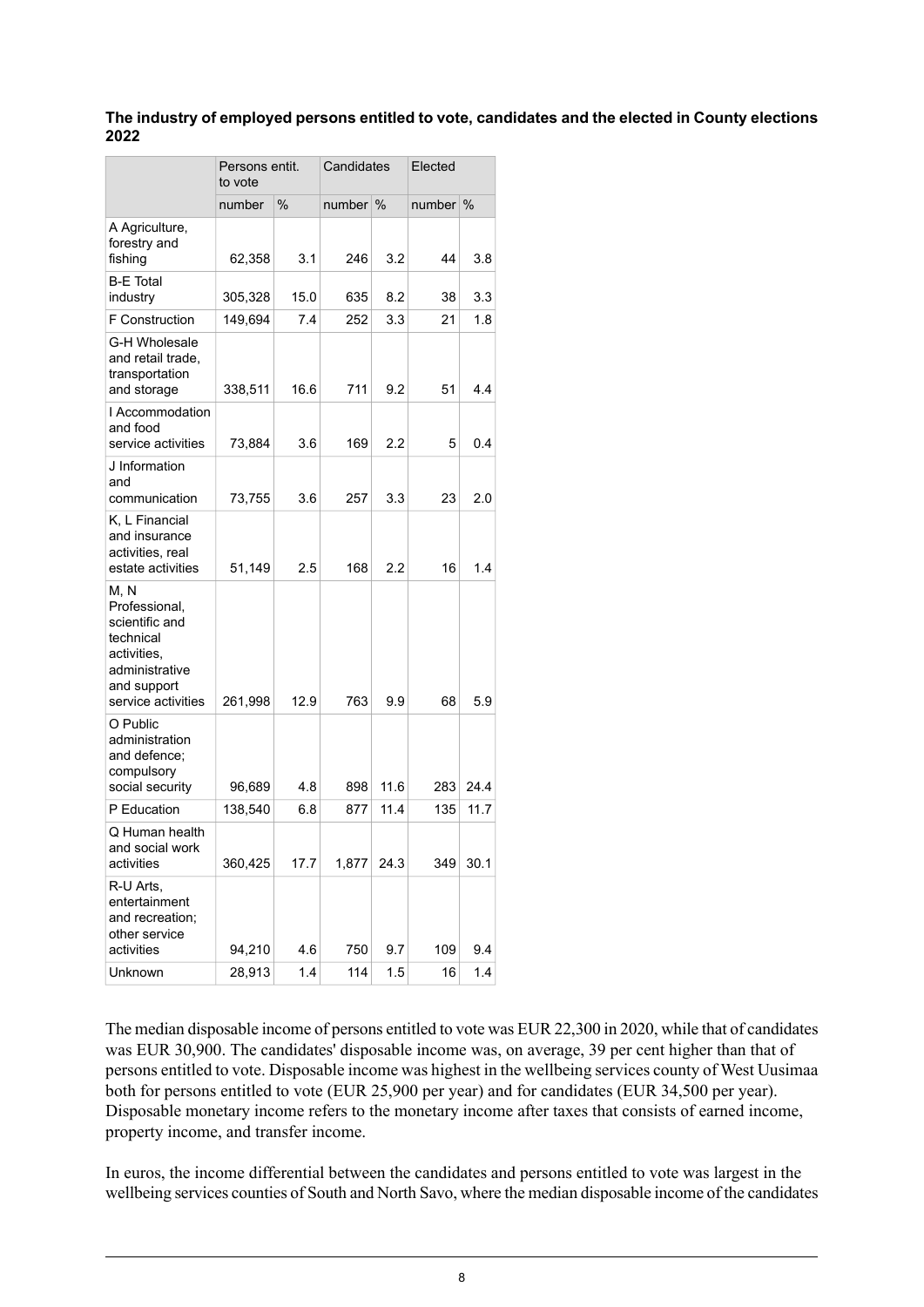was over EUR 10,000 higher than that of persons entitled to vote. Income differentials were smallest in the wellbeing services counties of Central Ostrobothnia and Central Uusimaa, under EUR 8,000.

The median for the disposable income of councillors elected to county councils was EUR 42,200 in 2020. The median income of elected male councillors was EUR 47,000 and that of female councillors EUR 39,200.

|                        |        | Persons entit. to vote |        | Candidates |        |        | Elected       |        |        |  |
|------------------------|--------|------------------------|--------|------------|--------|--------|---------------|--------|--------|--|
|                        | Total  | Male                   | Female | Total      | Male   | Female | Total<br>Male |        | Female |  |
| Total                  | 22,300 | 24,200                 | 20,800 | 30,900     | 31,600 | 30,300 | 42,200        | 47,000 | 39,200 |  |
| Itä-<br>Uudenmaan      | 24,600 | 27,000                 | 22,600 | 32,700     | 34,600 | 30,300 | 40,000        | 38,800 | 40,500 |  |
| Keski-<br>Uudenmaan    | 25,500 | 27,900                 | 23,300 | 33,400     | 34,500 | 32,400 | 46,500        | 52,100 | 42,200 |  |
| Länsi-<br>Uudenmaan    | 25,900 | 28,300                 | 24,100 | 34,500     | 35,900 | 33,100 | 47,100        | 55,000 | 41,900 |  |
| Vantaan ja<br>Keravan  | 24,500 | 26,500                 | 22,900 | 32,600     | 34,500 | 31,700 | 46,200        | 55,600 | 42,100 |  |
| Varsinais-<br>Suomen   | 22,100 | 24,000                 | 20,700 | 30,100     | 30,700 | 29,800 | 45,900        | 55,500 | 36,700 |  |
| Satakunnan             | 21,400 | 23,500                 | 19,900 | 30,700     | 30,600 | 30,900 | 39,100        | 44,200 | 37,000 |  |
| Kanta-<br>Hämeen       | 22,400 | 24,400                 | 20,800 | 32,300     | 32,800 | 32,100 | 42,800        | 47,400 | 39,100 |  |
| Pirkanmaan             | 21,900 | 24,000                 | 20,400 | 30,800     | 31,600 | 30,000 | 43,000        | 51,500 | 38,600 |  |
| Päijät-<br>Hämeen      | 21,400 | 23,400                 | 20,000 | 30,500     | 31,400 | 29,900 | 41,100        | 41,300 | 37,700 |  |
| Kymen-<br>laakson      | 21,400 | 23,700                 | 19,600 | 30,200     | 31,600 | 28,700 | 36,200        | 37,300 | 34,200 |  |
| Etelä-<br>Karjalan     | 21,000 | 23,100                 | 19,400 | 30,700     | 31,800 | 29,500 | 42,200        | 51,700 | 34,200 |  |
| Etelä-<br>Savon        | 20,200 | 21,500                 | 19,300 | 30,800     | 30,800 | 31,000 | 39,700        | 40,700 | 39,200 |  |
| Pohjois-<br>Savon      | 21,100 | 22,600                 | 20,000 | 31,500     | 32,500 | 30,500 | 48,300        | 62,900 | 45,100 |  |
| Pohjois-<br>Karjalan   | 19,700 | 20,800                 | 18,900 | 28,000     | 27,900 | 28,000 | 40,500        | 48,600 | 34,600 |  |
| Keski-<br>Suomen       | 21,000 | 22,900                 | 19,600 | 29,800     | 30,400 | 29,200 | 46,700        | 51,000 | 35,500 |  |
| Etelä-<br>Pohjanmaan   | 21,300 | 22,900                 | 20,100 | 31,100     | 31,200 | 30,600 | 47,400        | 52,600 | 42,700 |  |
| Pohjanmaan             | 22,200 | 24,500                 | 20,400 | 30,700     | 32,500 | 28,300 | 42,900        | 48,300 | 34,500 |  |
| Keski-<br>Pohjanmaan   | 21,800 | 24,100                 | 20,000 | 29,600     | 30,300 | 28,000 | 39,300        | 39,500 | 35,500 |  |
| Pohjois-<br>Pohjanmaan | 22,000 | 23,800                 | 20,600 | 30,700     | 31,300 | 30,000 | 45,300        | 46,300 | 44,000 |  |
| Kainuun                | 20,800 | 22,200                 | 19,700 | 29,400     | 29,900 | 28,500 | 36,600        | 39,400 | 35,300 |  |
| Lapin                  | 21,600 | 23,000                 | 20,500 | 30,200     | 30,700 | 29,500 | 39,400        | 41,600 | 36,900 |  |

#### **Median disposable income (EUR per year) of persons entitled to vote, candidates and elected councillors by region in the County elections 2022**

The national register of [candidates](https://tulospalvelu.vaalit.fi/AV-2022/en/ehd_listat_kokomaa.htm) is published on the web pages of the Ministry of Justice ([www.vaalit.fi](http://www.vaalit.fi)).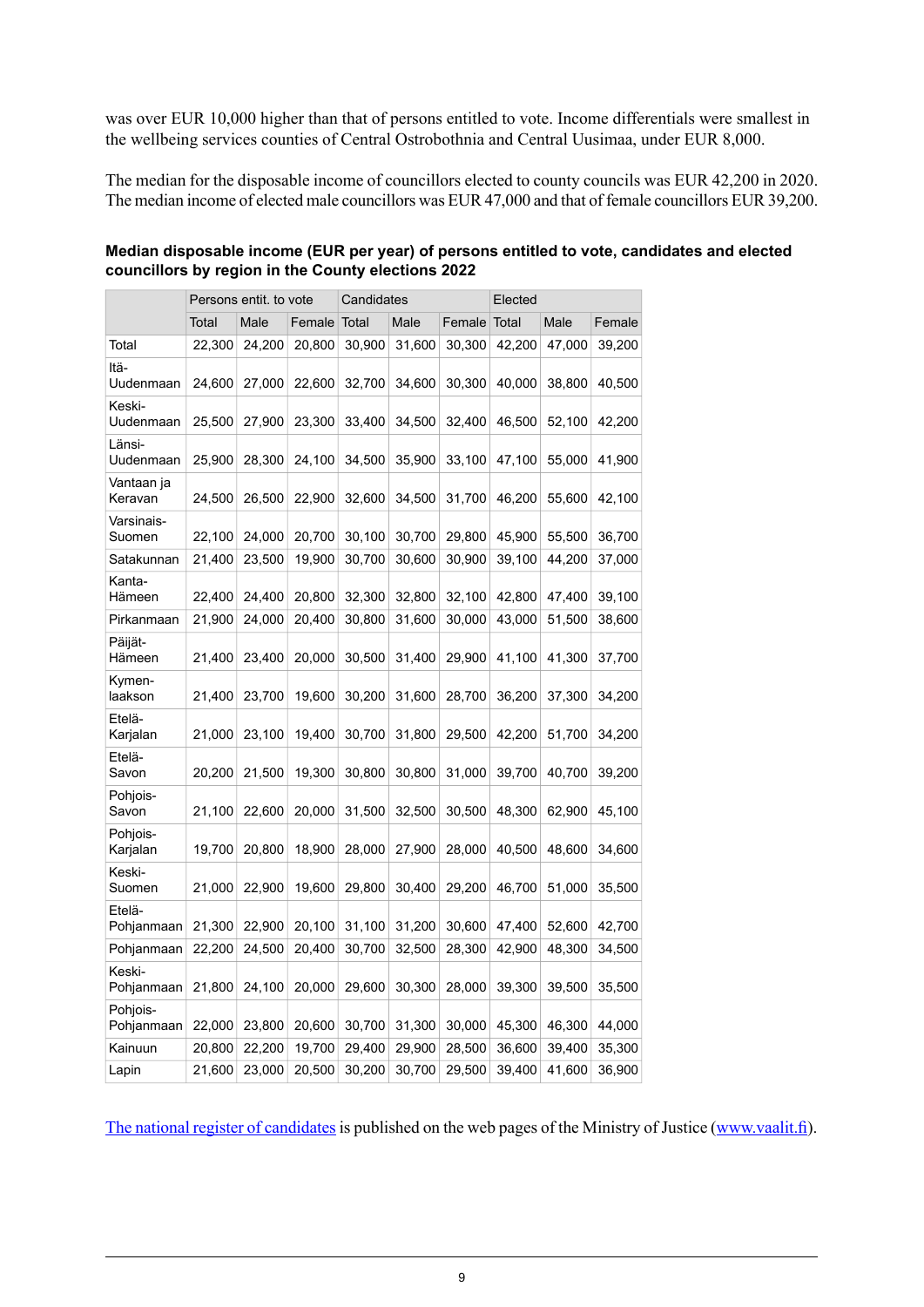## **Contents**

## **Tables**

### **Appendix tables**

| Appendix table 1. Persons entitled to vote and candidates by native language (largest language groups) in the County |  |
|----------------------------------------------------------------------------------------------------------------------|--|
| Appendix table 2. Employment rate of persons entitled to vote, candidates and the elected (aged 18 to 64) by sex     |  |
|                                                                                                                      |  |
|                                                                                                                      |  |

## Figures

### **Appendix figures**

| Appendix figure 1. Share of elected in the 2021 Municipal elections and new councillors by party in the County   |  |
|------------------------------------------------------------------------------------------------------------------|--|
| Appendix figure 2. Persons entitled to vote, candidates (by party) and elected councillors by employer sector in |  |

|--|--|--|--|--|--|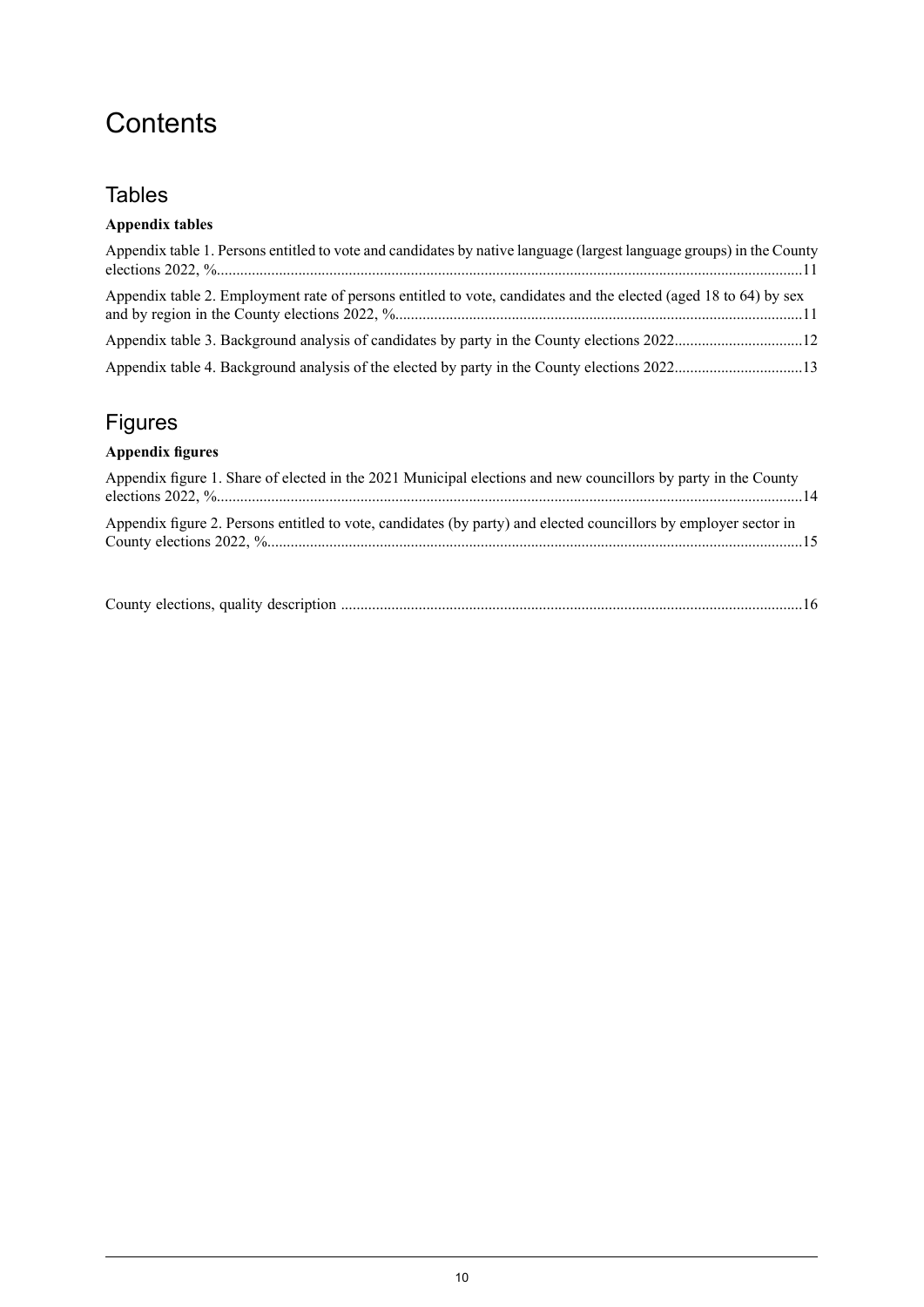## Appendix tables

#### <span id="page-10-0"></span>**Appendix table 1. Persons entitled to vote and candidates by native language (largest language groups) in the County elections 2022, %**

|                                        | Persons<br>entitled<br>to vote |        | Candidates \% of persons<br>entitled<br>to vote |
|----------------------------------------|--------------------------------|--------|-------------------------------------------------|
| Total                                  | 3.933,548                      | 10,584 | 0.3                                             |
| <b>NATIONAL</b><br>LANGUAGES,<br>TOTAL | 3.681,438                      | 10,353 | 0.3                                             |
| Finnish                                | 3,502,937                      | 9,845  | 0.3                                             |
| Swedish                                | 177,063                        | 502    | 0.3                                             |
| Sami                                   | 1,438                          | 6      | 0.4                                             |
| <b>FOREIGN</b><br>LANGUAGES.<br>TOTAL  | 252,110                        | 231    | 0.1                                             |
| Russian                                | 51,389                         | 37     | 0.1                                             |
| Estonian                               | 31,005                         | 21     | 0.1                                             |
| Other language                         | 169,716                        | 173    | 0.1                                             |

#### <span id="page-10-1"></span>**Appendix table 2. Employment rate of persons entitled to vote, candidates and the elected (aged 18 to 64) by sex and by region in the County elections 2022, %**

|                          | Pers. ent.<br>to vote. | $18-64-y$ . |        |              | Candidates,<br>18-64-y. |        | Elected<br>18-64-y. |       |        |
|--------------------------|------------------------|-------------|--------|--------------|-------------------------|--------|---------------------|-------|--------|
|                          | Total                  | Male        | Female | <b>Total</b> | Male                    | Female | Total               | Male  | Female |
| Total                    | 68.8                   | 67.3        | 70.3   | 80.4         | 79.1                    | 81.9   | 92.1                | 91.2  | 92.8   |
| Itä-<br>Uudenmaan        | 73.3                   | 72.7        | 73.9   | 81.7         | 81.9                    | 81.5   | 87.5                | 87.0  | 88.0   |
| Keski-<br>Uudenmaan      | 74.4                   | 74.4        | 74.4   | 83.8         | 82.0                    | 85.7   | 96.4                | 95.2  | 97.1   |
| Länsi-<br>Uudenmaan      | 71.3                   | 70.8        | 71.8   | 81.9         | 80.2                    | 83.6   | 92.8                | 94.7  | 92.0   |
| Vantaan<br>ја<br>Keravan | 69.0                   | 69.4        | 68.7   | 78.4         | 78.2                    | 78.7   | 95.1                | 100.0 | 93.2   |
| Varsinais-<br>Suomen     | 68.4                   | 66.3        | 70.5   | 79.7         | 76.7                    | 82.9   | 93.8                | 93.1  | 94.4   |
| Satakunnan               | 69.0                   | 66.5        | 71.6   | 82.8         | 80.9                    | 84.5   | 93.0                | 90.9  | 94.3   |
| Kanta-<br>Hämeen         | 70.8                   | 69.2        | 72.5   | 83.4         | 83.1                    | 83.6   | 91.7                | 88.2  | 93.5   |
| Pirkanmaan               | 68.2                   | 66.7        | 69.7   | 78.0         | 77.0                    | 78.9   | 87.3                | 85.2  | 88.9   |
| Päijät-<br>Hämeen        | 66.9                   | 65.6        | 68.1   | 76.8         | 74.3                    | 80.5   | 87.5                | 80.8  | 93.3   |
| Kymen-<br>laakson        | 66.4                   | 64.0        | 69.1   | 78.3         | 78.0                    | 78.8   | 94.5                | 92.6  | 96.4   |
| Etelä-<br>Karjalan       | 65.7                   | 63.5        | 68.2   | 79.0         | 81.6                    | 75.7   | 90.9                | 95.7  | 85.7   |
| Etelä-<br>Savon          | 67.8                   | 65.0        | 70.9   | 82.0         | 79.6                    | 84.7   | 100.0               | 100.0 | 100.0  |
| Pohjois-<br>Savon        | 67.6                   | 65.2        | 70.1   | 83.4         | 81.4                    | 85.5   | 94.5                | 83.3  | 100.0  |
| Pohjois-<br>Karjalan     | 63.6                   | 60.9        | 66.5   | 79.0         | 76.1                    | 81.8   | 93.5                | 93.8  | 93.3   |
|                          |                        |             |        |              |                         |        |                     |       |        |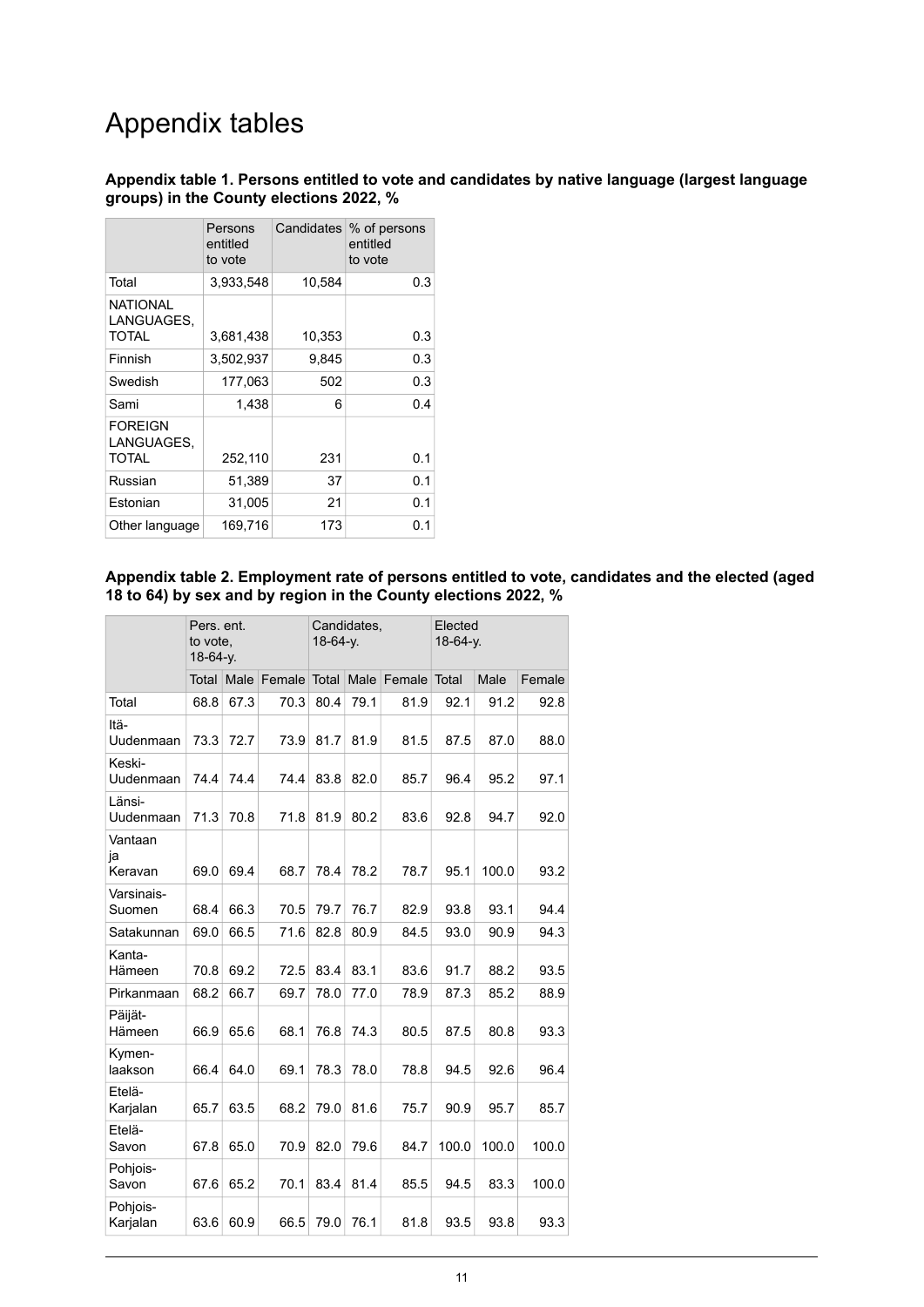|                        | Pers. ent.<br>to vote.<br>$18-64-y$ . |      |              | $18-64-y$ . | Candidates, |              | Elected<br>$18-64-y$ . |       |        |  |
|------------------------|---------------------------------------|------|--------------|-------------|-------------|--------------|------------------------|-------|--------|--|
|                        | Total I                               | Male | Female Total |             | Male        | Female Total |                        | Male  | Female |  |
| Keski-<br>Suomen       | 65.4                                  | 64.1 | 66.7         | 77.7        | 76.8        | 78.9         | 84.2                   | 91.7  | 78.8   |  |
| Etelä-<br>Pohjanmaan   | 71.6                                  | 70.2 | 73.1         | 85.6        | 86.3        | 84.8         | 100.0                  | 100.0 | 100.0  |  |
| Pohjanmaan             | 72.2                                  | 70.6 | 73.9         | 78.8        | 78.4        | 79.2         | 89.8                   | 85.2  | 95.5   |  |
| Keski-<br>Pohjanmaan   | 72.4                                  | 71.6 | 73.4         | 84.3        | 85.1        | 83.3         | 92.7                   | 95.7  | 88.9   |  |
| Pohjois-<br>Pohjanmaan | 67.6                                  | 66.3 | 68.9         | 78.2        | 73.9        | 83.3         | 91.9                   | 96.7  | 87.5   |  |
| Kainuun                | 68.3                                  | 65.5 | 71.5         | 82.4        | 82.5        | 82.4         | 88.1                   | 77.8  | 95.8   |  |
| Lapin                  | 67.0                                  | 64.9 | 69.3         | 77.7        | 75.8        | 79.9         | 89.1                   | 87.0  | 91.3   |  |

## <span id="page-11-0"></span>**Appendix table 3. Background analysis of candidates by party in the County elections 2022**

|             | Memb.<br><b>of</b><br>Parl. (%) | Counc. in<br>municipal<br>councils<br>(%) | Average<br>age | Finn. or<br>Sami<br>speakers<br>(% ) | Swedish<br>speakers<br>(% ) | Other lang.<br>speakers<br>$(\% )$ | Employed<br>(% ) | $Un-$<br>employed<br>(% ) | $\ln$<br>inactive<br>pop. (%) | Avg.<br>income |
|-------------|---------------------------------|-------------------------------------------|----------------|--------------------------------------|-----------------------------|------------------------------------|------------------|---------------------------|-------------------------------|----------------|
| Total       | 1.0                             | 31.6                                      | 50.3           | 93.1                                 | 4.7                         | 2.2                                | 70.0             | 6.7                       | 23.4                          | 30,900         |
| <b>SDP</b>  | 1.3                             | 37.1                                      | 52.3           | 94.6                                 | 3.2                         | 2.2                                | 73.1             | 4.7                       | 22.2                          | 31,865         |
| <b>PS</b>   | 1.7                             | 43.5                                      | 49.7           | 97.6                                 | 1.2                         | 1.2                                | 68.4             | 11.3                      | 20.3                          | 28,668         |
| <b>KOK</b>  | 1.3                             | 37.8                                      | 50.1           | 96.6                                 | 1.8                         | 1.6                                | 75.4             | 3.9                       | 20.7                          | 37,664         |
| <b>KESK</b> | 1.2                             | 40.8                                      | 52.0           | 98.2                                 | 0.5                         | 1.3                                | 74.4             | 3.5                       | 22.0                          | 35,210         |
| <b>VIHR</b> | 0.8                             | 17.7                                      | 45.1           | 93.8                                 | 2.2                         | 4.0                                | 75.2             | 6.2                       | 18.5                          | 30,556         |
| <b>VAS</b>  | 0.7                             | 23.5                                      | 50.4           | 95.5                                 | 2.2                         | 2.3                                | 60.8             | 8.6                       | 30.5                          | 26,476         |
| <b>RKP</b>  | 1.0                             | 36.3                                      | 50.7           | 13.1                                 | 84.3                        | 2.6                                | 71.9             | 2.9                       | 25.2                          | 36,817         |
| <b>KD</b>   | 0.5                             | 21.7                                      | 53.0           | 90.8                                 | 5.8                         | 3.4                                | 63.6             | 5.3                       | 31.1                          | 27,985         |
| LIIKE       | 0.0                             | 8.4                                       | 47.9           | 92.8                                 | 6.1                         | 1.2                                | 73.0             | 9.6                       | 17.4                          | 29,700         |
| LIBE        | 0.0                             | 0.0                                       | 40.0           | 91.7                                 | 0.0                         | 8.3                                | 87.5             | 12.5                      | 0.0                           | 29,162         |
| Pirate pty. | 0.0                             | 0.0                                       | 37.4           | 93.2                                 | 4.5                         | 2.3                                | 40.9             | 29.5                      | 29.5                          | 19,510         |
| <b>EOP</b>  | 0.0                             | 0.0                                       | 45.3           | 100.0                                | 0.0                         | 0.0                                | 72.7             | 27.3                      | 0.0                           | 14,908         |
| <b>SIN</b>  | 0.0                             | 0.0                                       | 61.5           | 100.0                                | 0.0                         | 0.0                                | 45.5             | 0.0                       | 54.5                          | 25,330         |
| <b>SKP</b>  | 0.0                             | 1.9                                       | 60.6           | 92.5                                 | 5.7                         | 1.9                                | 22.6             | 11.3                      | 66.0                          | 20,092         |
| <b>KRIP</b> | 0.0                             | 0.0                                       | 43.7           | 96.4                                 | 0.0                         | 3.6                                | 39.3             | 25.0                      | 35.7                          | 21,181         |
| <b>VKK</b>  | 0.0                             | 2.0                                       | 46.3           | 92.2                                 | 2.5                         | 5.4                                | 52.9             | 18.6                      | 28.4                          | 22,866         |
| Others      | 0.0                             | 40.0                                      | 51.4           | 96.0                                 | 2.7                         | 1.3                                | 64.0             | 8.0                       | 28.0                          | 29,232         |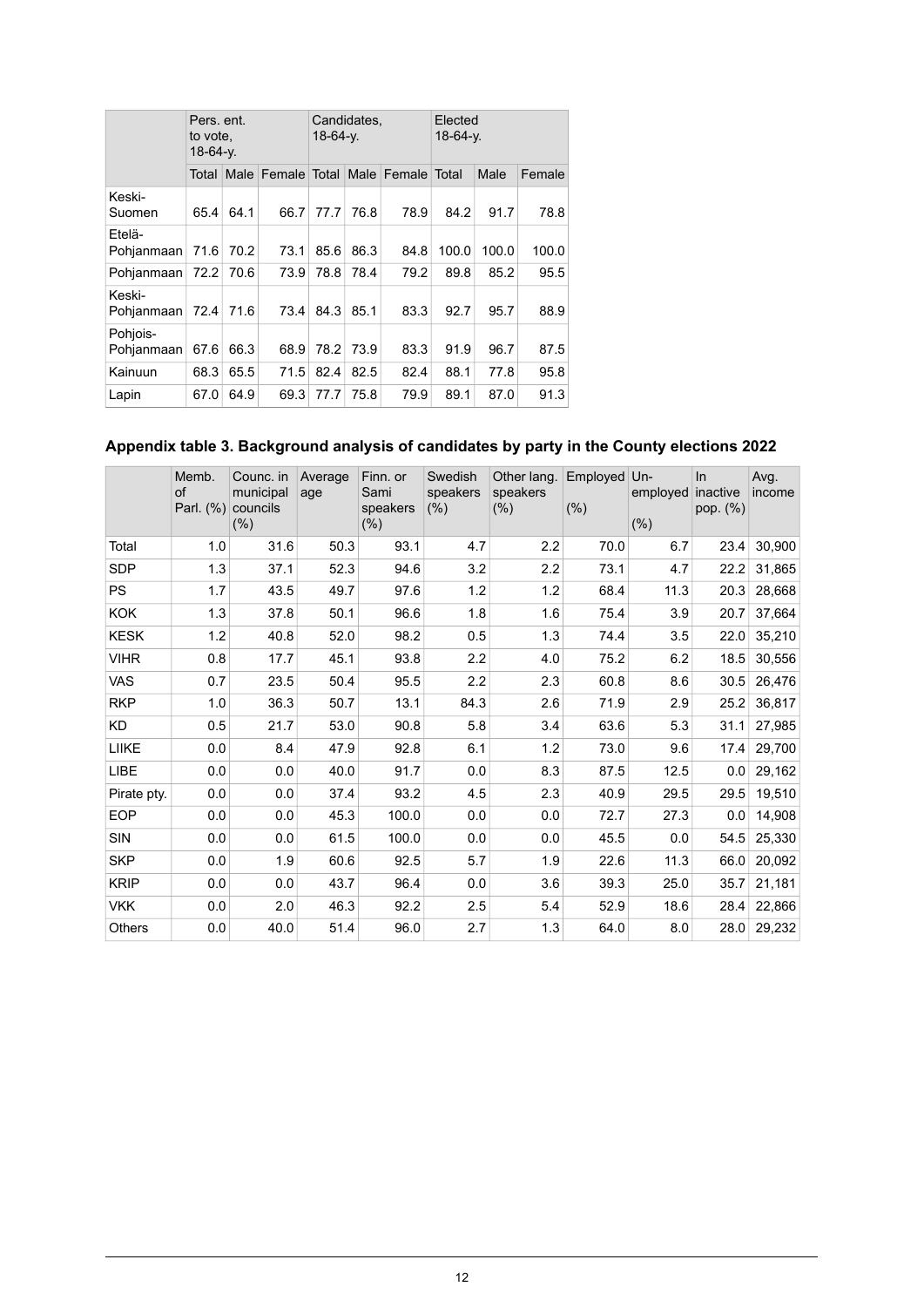|               | Memb.<br>of<br>Parl. (%) | Counc. in<br>municipal<br>councils<br>(% ) | Average<br>age | Finn. or<br>Sami<br>speakers<br>$(\% )$ | Swedish<br>speakers<br>(% ) | Other<br>lang.<br>speakers<br>(% ) | Employed<br>$(\% )$ | $Un-$<br>employed<br>(% ) | In<br>inactive<br>pop. (%) | Avg.<br>income |
|---------------|--------------------------|--------------------------------------------|----------------|-----------------------------------------|-----------------------------|------------------------------------|---------------------|---------------------------|----------------------------|----------------|
| Total         | 7.8                      | 76.6                                       | 51.1           | 92.5                                    | 6.4                         | 1.2                                | 81.3                | 1.9                       | 16.8                       | 42,223         |
| <b>SDP</b>    | 7.6                      | 78.3                                       | 52.9           | 97.5                                    | 0.7                         | 1.8                                | 81.2                | 1.4                       | 17.3                       | 39,182         |
| <b>PS</b>     | 15.5                     | 94.2                                       | 48.4           | 100.0                                   |                             |                                    | 83.9                | 2.6                       | 13.5                       | 36,375         |
| <b>KOK</b>    | 7.3                      | 73.7                                       | 50.6           | 98.3                                    | 0.3                         | 1.4                                | 82.0                | 1.4                       | 16.6                       | 50,173         |
| <b>KESK</b>   | 5.7                      | 75.4                                       | 54.1           | 99.0                                    | 0.3                         | 0.7                                | 81.8                | 1.3                       | 16.8                       | 45,347         |
| <b>VIHR</b>   | 10.0                     | 68.9                                       | 40.0           | 96.7                                    | 1.1                         | 2.2                                | 87.8                | 3.3                       | 8.9                        | 40,167         |
| <b>VAS</b>    | 8.0                      | 79.0                                       | 50.3           | 96.0                                    | 2.0                         | 2.0                                | 73.0                | 5.0                       | 22.0                       | 35,944         |
| <b>RKP</b>    | 3.9                      | 65.8                                       | 51.5           | 5.3                                     | 93.4                        | 1.3                                | 77.6                | 1.3                       | 21.1                       | 42,787         |
| KD            | 7.0                      | 77.2                                       | 56.5           | 89.5                                    | 10.5                        | 0.0                                | 80.7                | 1.8                       | 17.5                       | 42.173         |
| <b>LIIKE</b>  | 0.0                      | 75.0                                       | 47.3           | 95.0                                    | 5.0                         | 0.0                                | 90.0                | 0.0                       | 10.0                       | 38,619         |
| <b>VKK</b>    | 0.0                      | 0.0                                        | 44.6           | 80.0                                    | 20.0                        | 0.0                                | 70.0                | 0.0                       | 30.0                       | 32,276         |
| <b>Others</b> | 0.0                      | 87.5                                       | 62.1           | 87.5                                    | 12.5                        | 0.0                                | 50.0                | 0.0                       | 50.0                       | 35,441         |

## <span id="page-12-0"></span>**Appendix table 4. Background analysis of the elected by party in the County elections 2022**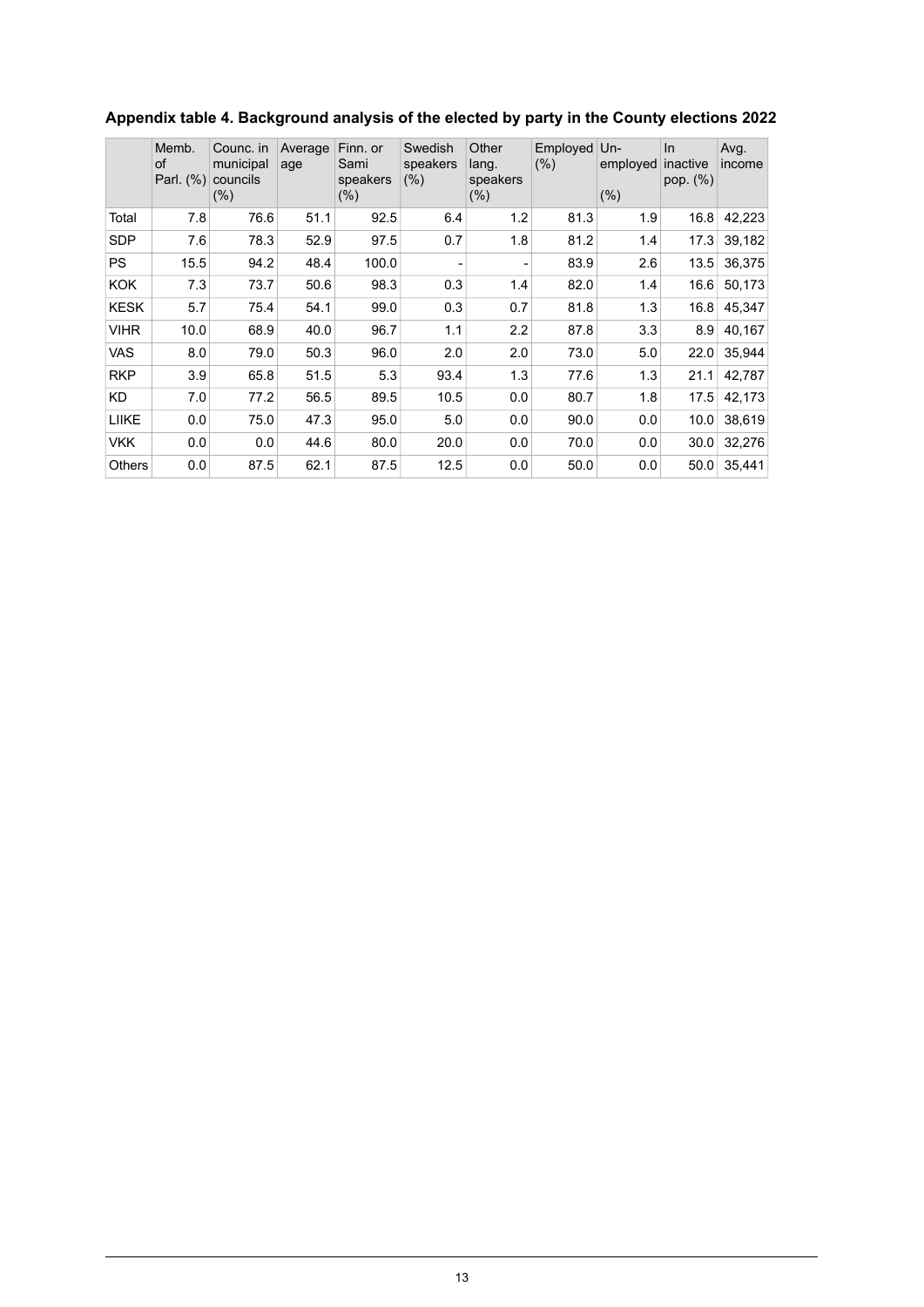## Appendix figures

<span id="page-13-0"></span>

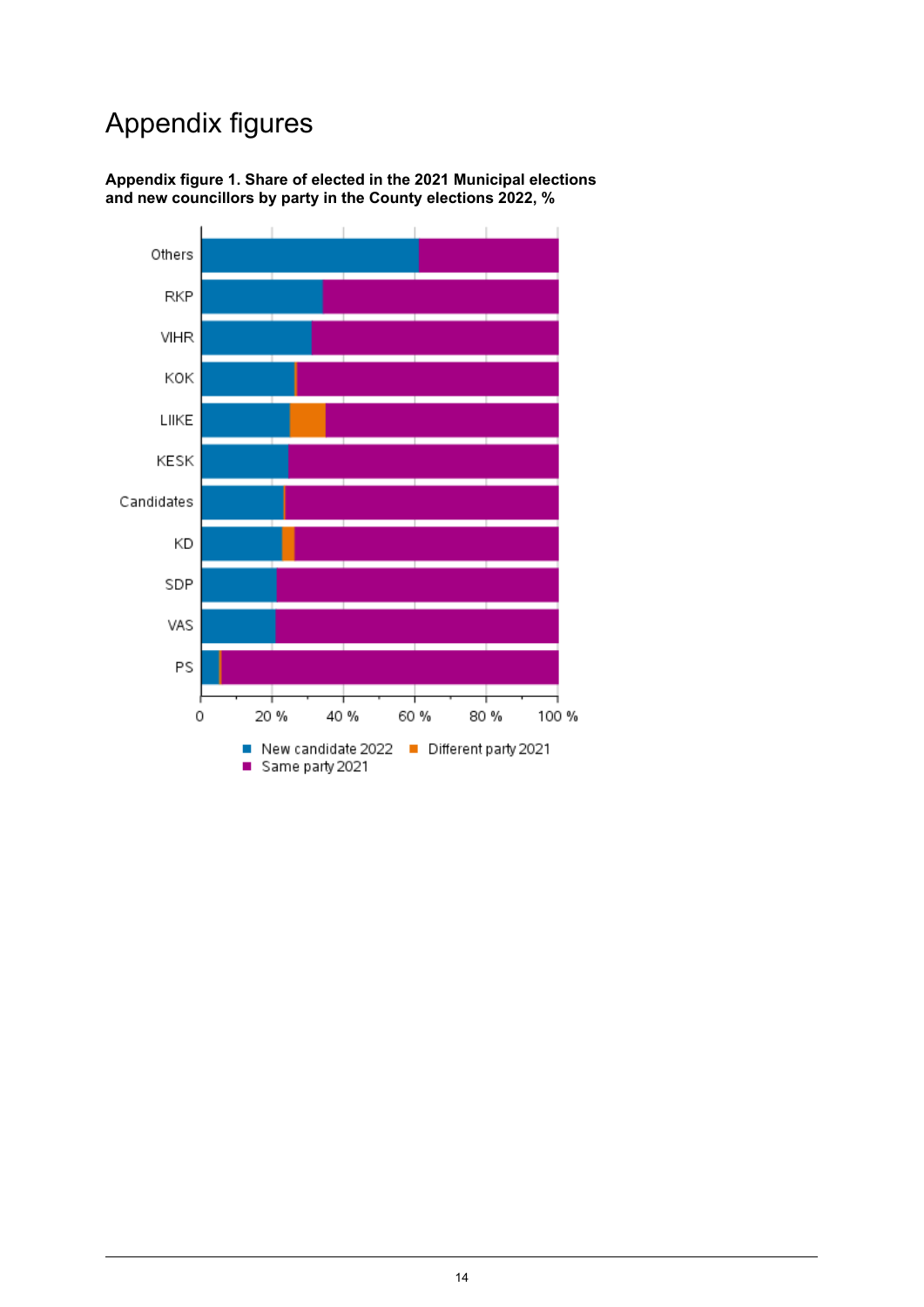<span id="page-14-0"></span>**Appendix figure 2. Persons entitled to vote, candidates (by party) and elected councillors byemployersector in Countyelections2022, %**

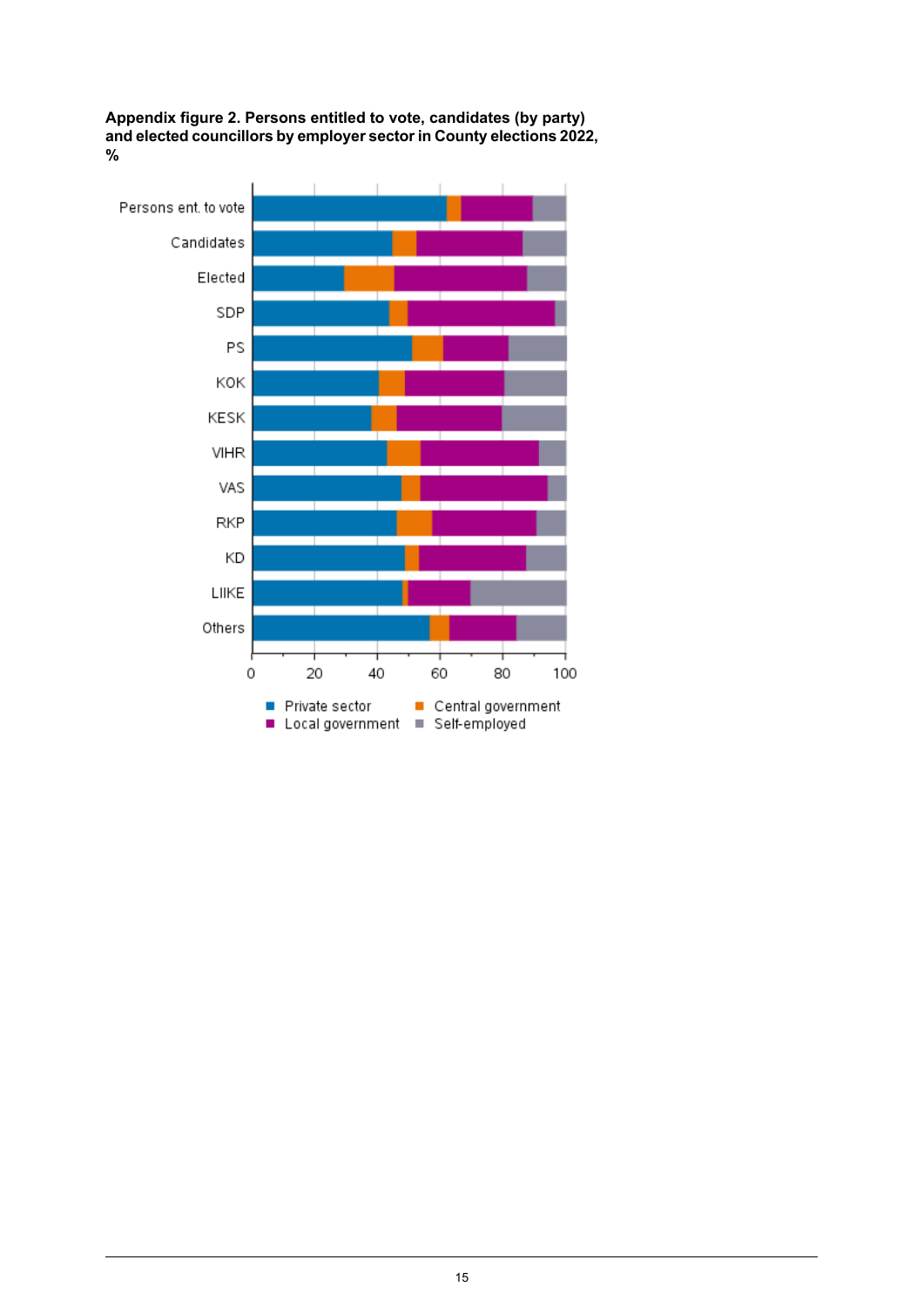## <span id="page-15-0"></span>County elections, quality description

## 1. Relevance of statistical information

#### **1.1 Summary of the information content of statistics**

Statistics Finland produces official statistics on the county elections containing key data on the candidates, elected councillors, those entitled to vote, those who voted and support gained by the parties. Statistics Finland's statistics pages on county elections also contain analyses on the backgrounds of the candidates and elected councillors and on those who voted, database tables (most detailed level: voting district).

#### **1.2 Essential concepts**

#### *General*

According to the health and social services reform (HE 241/2020), 21 wellbeing services counties are established in Mainland Finland.

The legislation concerning wellbeing services counties entered into force on 1 July 2021.

According to Section 8 of the Election Act, a municipality forms one voting district unless it needs to be divided into several voting districts. There are no more exact stipulations on the size or population of the voting districts in the Election Act. The council decides on voting districts.

The voting district division that takes effect on 1 January 2022 and that is based on the voting district division decisions notified by municipalities to the Digital and Population Data Services Agency by 31 August 2021 is followed in the 2022 county elections.

The City of Helsinki is not a wellbeing services county and does not belong to any wellbeing services county, so county elections are not held there.

In the county elections to be held on 23 January 2022, the number of municipalities belonging to the 21 wellbeing services counties is 292 in Mainland Finland.

In Section 7 of the Act on implementing the reform of health, social and rescue services and the related legislation (616/2021, Chapter 2, Sections 6 and 7) the wellbeing services counties are:

- 1. The wellbeing services county of East Uusimaa, which consists of the following municipalities in the region of Uusimaa: Askola, Lapinjärvi, Loviisa, Myrskylä, Porvoo, Pukkila, and Sipoo;
- 2. The wellbeing services county of Central Uusimaa, which consists of the following municipalities in the region of Uusimaa: Hyvinkää, Järvenpää, Nurmijärvi, Mäntsälä, Tuusula, and Pornainen;
- 3. The wellbeing services county of West Uusimaa, which consists of the following municipalities in the region of Uusimaa: Espoo, Hanko, Inkoo, Karkkila, Kauniainen, Kirkkonummi, Lohja, Raasepori, Siuntio, and Vihti;
- 4. The wellbeing services county of Vantaa and Kerava, which consists of the cities of Vantaa and Kerava in the region of Uusimaa;
- 5. The wellbeing services county of Southwest Finland, which consists of the municipalities in the region of Southwest Finland;
- 6. The wellbeing services county of Satakunta, which consists of the municipalities in the region of Satakunta;
- 7. The wellbeing services county of Kanta-Häme, which consists of the municipalities in the region of Kanta-Häme;
- 8. The wellbeing services county of Pirkanmaa, which consists of the municipalities in the region of Pirkanmaa;
- 9. The wellbeing services county of Päijät-Häme, which consists of the municipalities in the region of Päijät-Häme;
- 10. The wellbeing services county of Kymenlaakso, which consists of the municipalities in the region of Kymenlaakso;
- 11. The wellbeing services county of South Karelia, which consists of the municipalities in the region of South Karelia;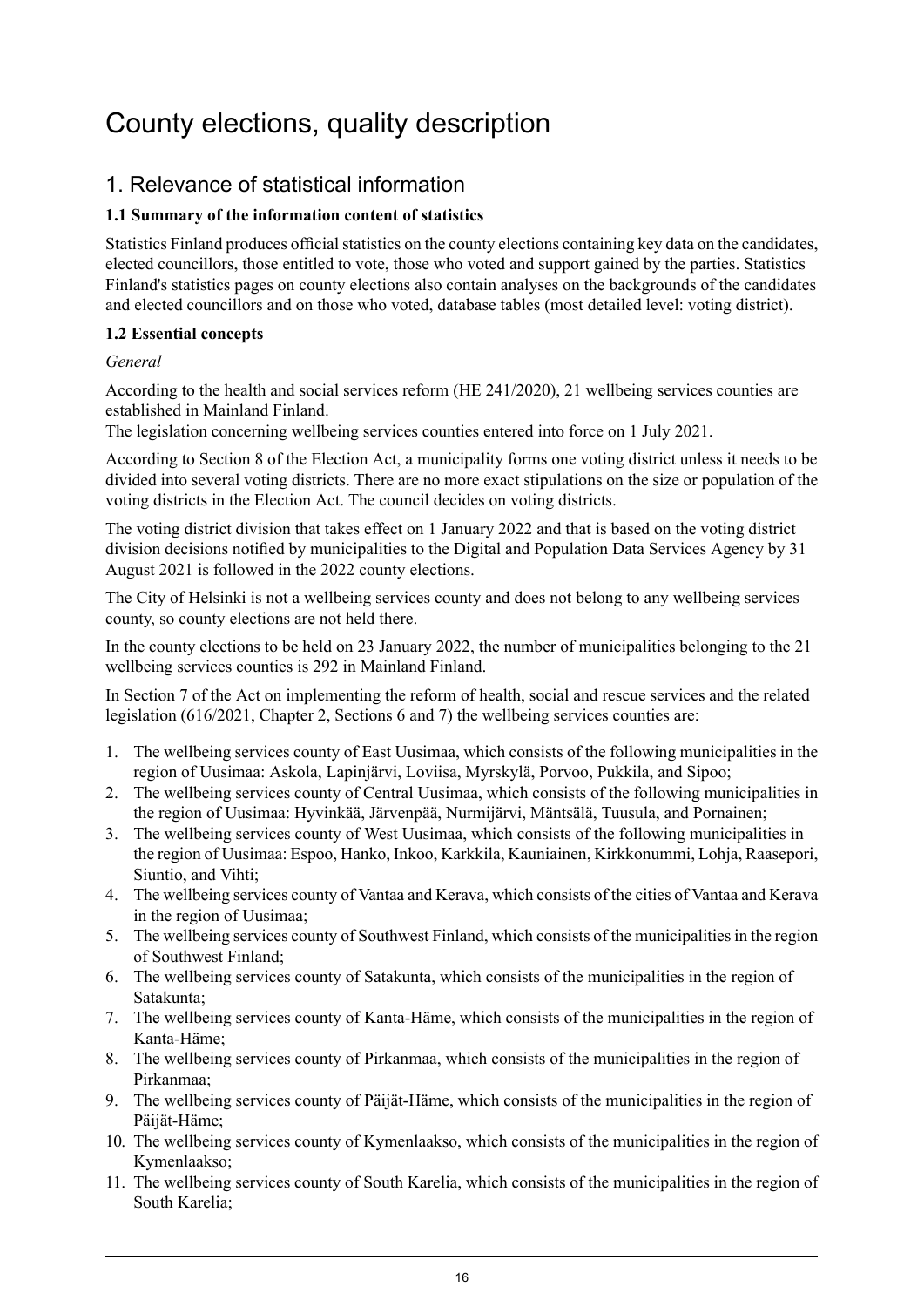- 12. The wellbeing services county of South Savo, which consists of the municipalities in the region of South Savo;
- 13. The wellbeing services county of North Savo, which consists of the municipalities in the region of North Savo;
- 14. The wellbeing services county of North Karelia, which consists of the municipalities in the region of North Karelia;
- 15. The wellbeing services county of Central Finland, which consists of the municipalities in the region of Central Finland;
- 16. The wellbeing services county of South Ostrobothnia, which consists of the municipalities in the region of South Ostrobothnia;
- 17. The wellbeing services county of Ostrobothnia, which consists of the municipalities in the region of Ostrobothnia;
- 18. The wellbeing services county of Central Ostrobothnia, which consists of the municipalities in the region of Central Ostrobothnia;
- 19. The wellbeing services county of North Ostrobothnia, which consists of the municipalities in the region of North Ostrobothnia;
- 20. The wellbeing services county of Kainuu, which consists of the municipalities in the region of Kainuu;
- 21. The wellbeing services county of Lapland, which consists of the municipalitiesin the region of Lapland

The county elections will be held simultaneously with municipal elections starting from 2025. The elections are direct, secret and proportional and the right to vote is equal.

In the county elections the constituency is the wellbeing services county. The highest decision-making power in the wellbeing services county is exercised by the county council, the members and deputy members of which are elected by means of county elections. The term of the council is four years.

However, the first county elections will be held as separate elections on Sunday 23 January 2022. The county election committees will confirm the results of the county elections on 26 January 2022. The term of office of the county councils elected in these elections runs from 1 March 2022 to 31 May 2025 (616/2021, Chapter 2, Section 16).

#### *Legislation on elections*

The elections are conducted in accordance with the Election Act in force. (Election Act in force http://www.finlex.fi/en/laki/kaannokset/1998/en19980714), more details on the Ministry of Justice's web pages www.vaalit.fi (=> election data => legislation) and www.finlex.fi, Election Act (714/1998).

Act on wellbeing services counties (611/2021): Section 23 County elections, Section 24 Number of councillors, Section 25 Deputy councillors, Section 28 Right to vote in county elections and the right to vote in a referendum in a wellbeing services county, Section 31 Referendum in a wellbeing services county, Section 76 General eligibility, Section 77 Eligibility to a county council.

#### HE 241/2020

#### *Election provisions in other legislation:*

Act on local government structures (1698/2009), Act on division into counties and regions (614/2021), Act on organising healthcare, social welfare and rescue services in the Region of Uusimaa (615/2021), Act on implementing the reform of health, social and rescue services and the related legislation (616/2021).

#### *The main principles of holding elections*

All elections in Finland are held according to the following principles: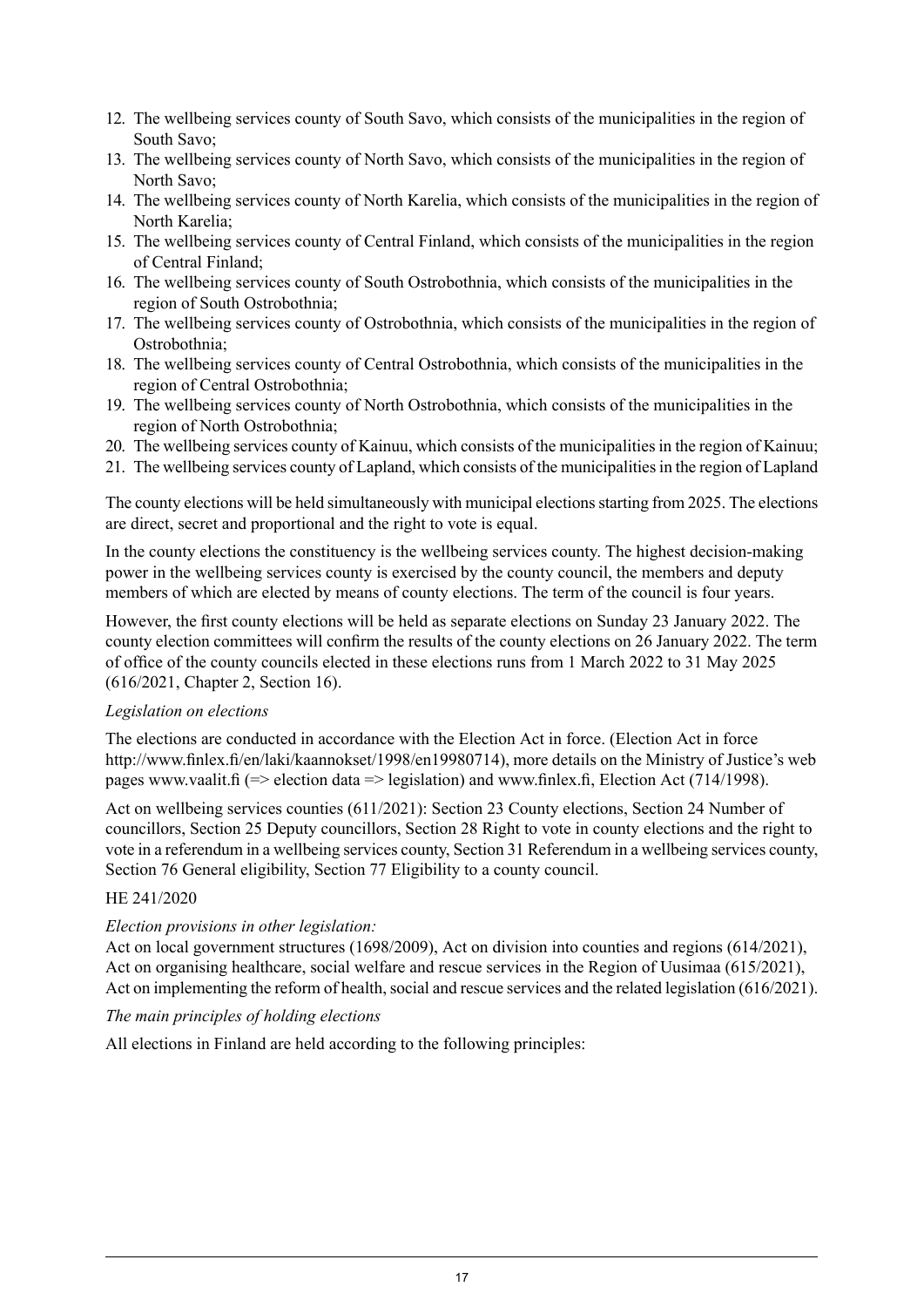- **The elections are direct.** Electors (those entitled to vote) vote direct for the persons they want to be elected.
- **The elections are proportional.** In proportional elections each party (or other group) gains seats in relation to the votes cast for it compared with the votes cast for other groups (not in presidential elections).
- **The elections are secret.** Secrecy of the ballot means that neither the election authorities nor anyone else get to know for whom voters have cast their votes or whether they have returned an empty ballot. By contrast, the information on whether a person entitled to vote has exercised his/her right, i.e. actually voted, is not covered by the secret of the ballot.
- **The right to vote is universal and equal.** Universal franchise meansthat the right to vote only depends on requirements which citizens usually fulfil. Equal franchise means that every person entitled to vote has an equal right to influence the election results. In general elections everybody has one vote.
- **Voting is personal**. The right to vote may not be used through an agent.
- **Voting must take place in front of election authorities.** An exception is postal voting that does not take place in front of election authorities. In postal voting, the voter needs to have two witnesses who attest, by their signatures, that voting has taken place in such a manner that election secrecy has been preserved and electoral freedom respected while voting.
- **The Finnish election system is a combination of voting for individuals and parties**, where a vote goes to both a party and a person (not in presidential elections).

The election day for the first county elections is Sunday 23 January 2022. The county election committees will confirm the results of the county elections on 26 January 2022.

The county elections are proportional, open list elections in the same way as the municipal elections. Proportional elections mean that a party gains seats in the elected organ, in this case the county council, in proportion to the votes cast for it in the elections. If a party gains around 20 per cent of the votes cast, it should also gain around 20 per cent of the seats. Proportionality is implemented also in the county elections with the so-called d'Hondt method, which is also used in the parliamentary elections, municipal elections and the European parliament elections.

In county elections the constituency is the wellbeing services county. The candidates are nominated for the entire wellbeing services county, voters only vote for the candidates in their own wellbeing services county and the result is calculated for each wellbeing services county.

The highest decision-making power in the wellbeing services county is exercised by the county council, the members and deputy members of which are elected by means of county elections. The effective day for defining the population of the wellbeing services county determining the size of a county council is 31 August 2021 (616/2021, Chapter 2, Section 16). The term of office of the council is four years; the term of office of the county council will start on 1 March 2022.

Each county council decides its size, but the Act on wellbeing services counties stipulates that at least 59 councillors are elected in the smallest counties and at least 89 councillors in the largest ones.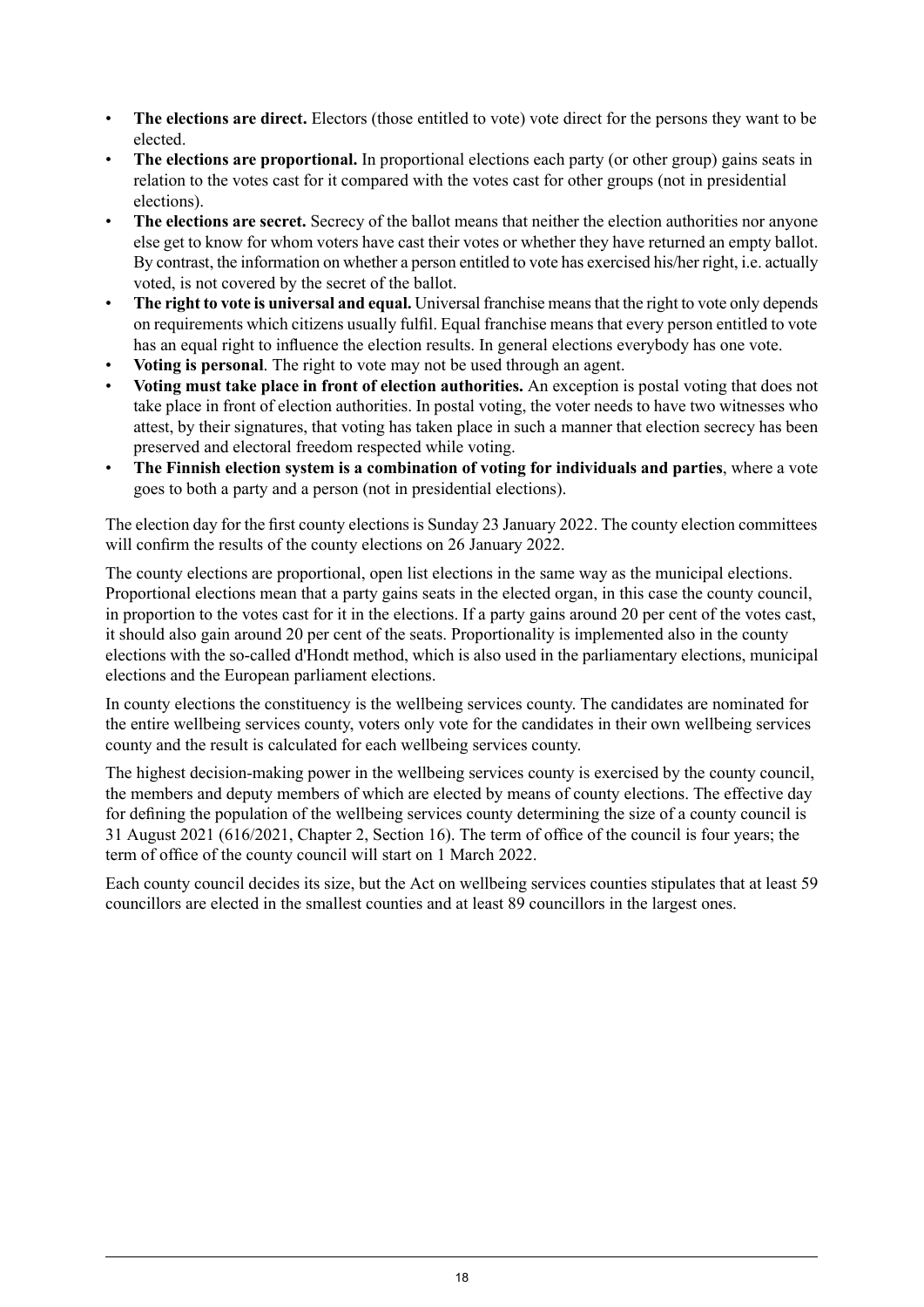**According to theinformation in the population information system on 31 August2021, the numbers of county councillors elected in the 2022 county elections in each wellbeing services county are as follows:**

| <b>Councillors</b> |
|--------------------|
| 59                 |
| 59                 |
| 59                 |
| 59                 |
| 59                 |
| 59                 |
| 59                 |
| 59                 |
| 59                 |
| 59                 |
| 59                 |
| 69                 |
| 69                 |
| 69                 |
| 69                 |
| 69                 |
| 69                 |
| 79                 |
| 79                 |
| 79                 |
| 79                 |
|                    |

#### *Right to vote and eligibility*

The right to vote in county elections is determined in the same way as in municipal elections: every person that has reached the age of 18 years no later than on election day of the election is entitled to vote provided that they are

- 1. Citizens of Finland or another Member State of the European Union or of Iceland and Norway and whose municipality of residence is a municipality in the wellbeing services county in question on the 51st day before the election day; or
- 2. Citizens of some other countries whose municipality of residence is a municipality in the wellbeing services county in question on the 51st day before the election day and who have had a municipality of residence in Finland for an uninterrupted period of two years calculated from the 51st day before the election day; or
- 3. Persons employed by the EU or an international organisation in Finland and family members of such persons whose municipality of residence is a municipality in the wellbeing services county in question on the 51st day before the election day, provided that their data have upon their request been registered in the Finnish Population Information System and they have notified to the Digital and Population Data Services Agency of their willingness to exercise the right to vote in the county elections in writing no later than 52 days before the election day.

Amendment to the Election Act (939/2017), which allows voting by post for Finnish citizens not resident in Finland *(NB no right to vote in county or municipal elections)* and other voters staying abroad at the time of the elections came into force on 1 November 2018. Persons entitled to vote resident abroad or staying abroad during the elections can vote by post from abroad. Postal voting was used for the first time in the 2019 Parliamentary elections and after that in the 2019 European Parliament elections.

*Voting register*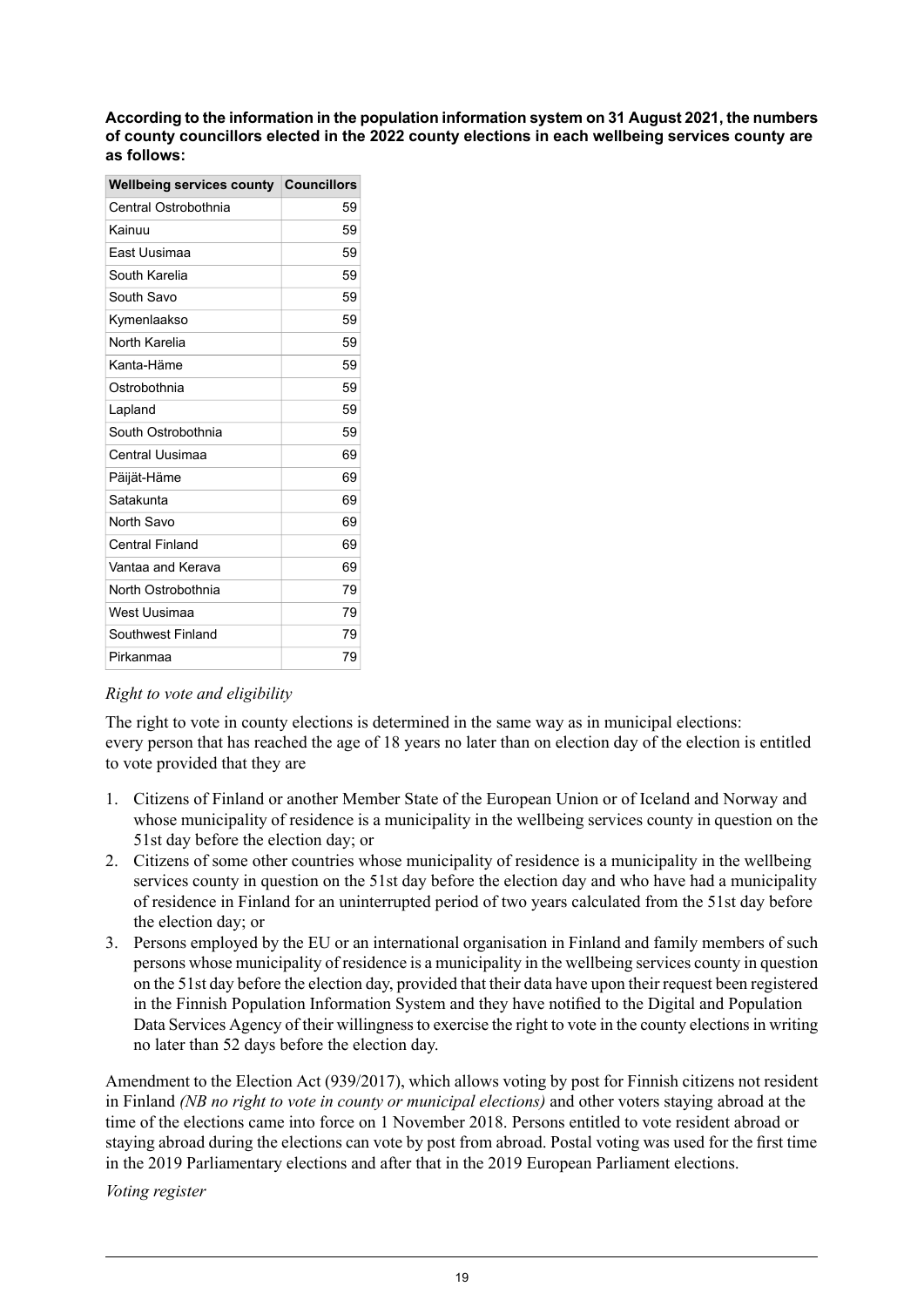The Digital and Population Data Services Agency compiles a register of persons entitled to vote (voting register) 46 days (8 December 2021) before the election day. The voting register includes the data on each person entitled to vote (name, personal identity code, municipality of residence and polling station on the election day) included in the Population Information System 51 days(3 December 2021) before the election day.

The voting register is publicly available 41 days (13 December 2021) before the election day. In addition, everyone in the register is sent a notice of their right to vote (card of information) not later than 24 days (30 December 2021) before the election day. The card states among other things the election day, the days for advance voting, the address of the polling station of the recipient and the addresses and telephone numbers of the election authorities. The voting register is later used to print out electoral rolls for the polling stations on the election day. Claims for correction of the register have to be submitted to the local register offices not later than 16 days(7 January 2022) before the election day and the Digital and Population Data Services Agency will decide the claims not later than 13 days (10 January 2022) before the election day.

The voting register becomes legally valid at noon 12 days prior to the election day, that is, on Tuesday 11 January 2022 at noon.

#### *Voting*

Persons with a right to vote can vote either 1) during advance voting, or 2) on the election Sunday (23 January 2022).

Advance votesin Finland (12 to 18 January 2022) are cast in general advance polling stations, in institutions and at voters' home under certain conditions. Each municipality has at least one general advance polling station. The largest municipalities usually have several general advance polling stations. Usually, the advance polling station is open on all seven days of advance voting.

Advance votes abroad (12 to 15 January 2022) are cast at Finnish embassies and their trade missions and Finnish vessels. General advance polling stations abroad are the Finnish embassies and their trade missions specified in a Government decree. Each person entitled to vote can vote in advance in general advance polling stations in Finland and abroad at Finnish embassies. Anyone entitled to vote in county elections can cast their vote at embassies regardless of which country or municipality the person lives in. Thus, for example, persons entitled to vote that are on holiday or working on a posting abroad can cast their vote at embassies.

On the election day an enfranchised person may vote only in the polling station of his or her own voting district. A voter need not give grounds for advance voting, but may freely choose between voting in advance or voting on the election day. Advance voting commences on the 11th day (12 January 2022) and ends abroad on the 8th day (15 January 2022) and in Finland on the 5th day (15 January 2022) before the election day.

#### Special position of the City of Helsinki.

The City of Helsinki is not a wellbeing services county and does not belong to any wellbeing services county, so county elections are not held there. Persons entitled to vote in other municipalities may, however, vote in the county elections in general advance polling stations and institutional polling stations in the City of Helsinki.

#### *Calculation of the results of the county elections*

The counting of votes in the county elections is carried out in the same way as in the municipal elections.

The advance votes of the county elections are counted and the checking of votes on the election day is carried out by the central election committee of each municipality. Once the count has been completed, each central election committee informs the county election committee of the votes cast for each candidate and for each party, electoral alliance and joint electoral list, and of the numbers of invalid votes in the municipality and the committee, having received the notification from all municipalities in the wellbeing services county, will confirm the result of the county elections in the wellbeing services county in accordance with them.

*Determination of the election results*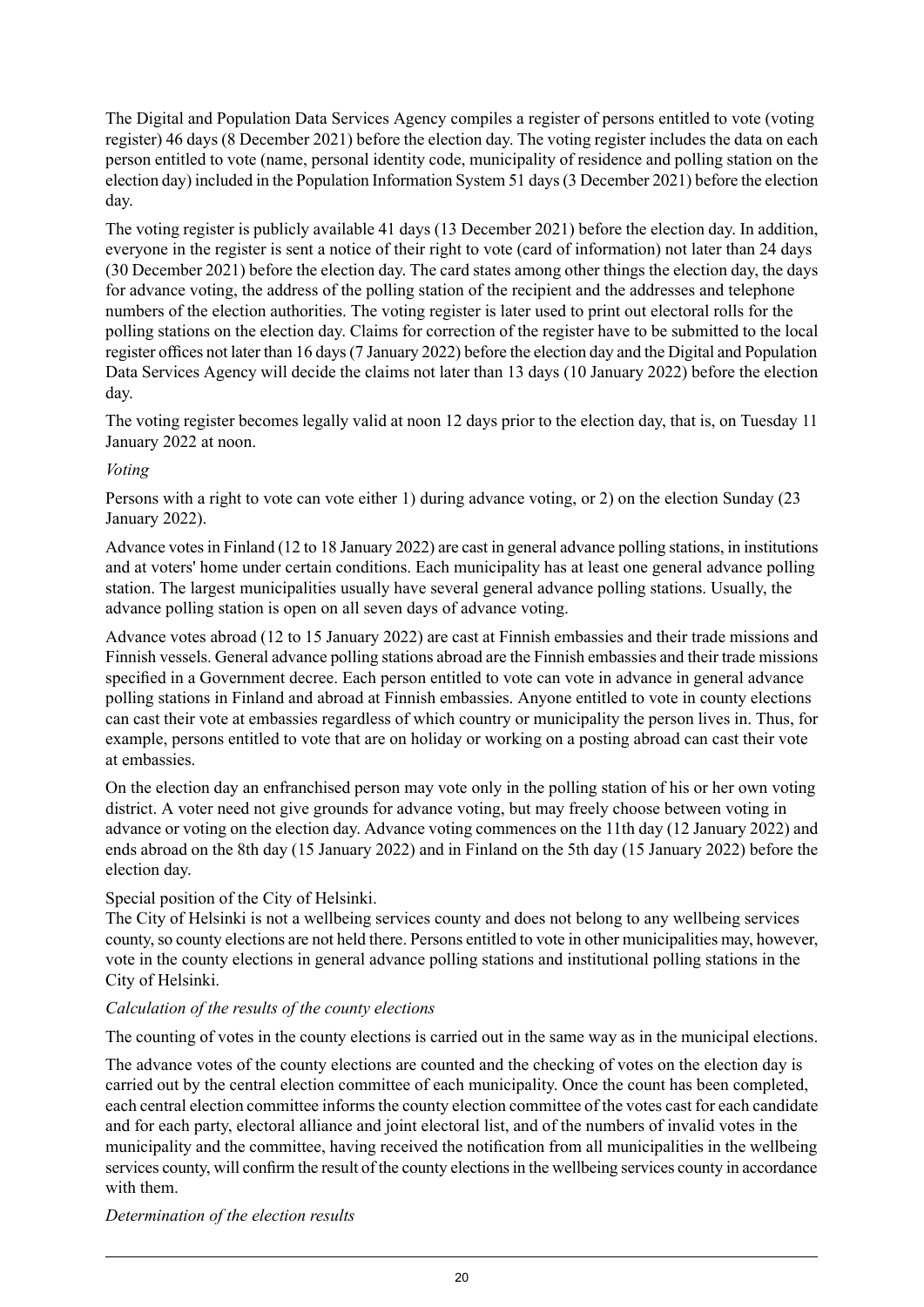The so-called d'Hondt method is used to determine the election results. Thus, in the first stage of the calculation the total number of votes of each group, i.e.

- A (single) party not belonging to an electoral alliance,
- An electoral alliance,
- A joint list, and
- A constituency association not belonging to a joint list,

is counted. Parties which have formed an electoral alliance are thus treated as a single group, as are constituency associations not belonging to a joint list. In the second stage of the calculation the candidates in each group are ranked in the order of their personal number of votes. In the third stage each candidate is accorded a comparative index, i.e. the candidate who has received most personal votes is accorded an index which equals the total number of votes of the group, the second best candidate half of that, the third best a third, the fourth best a fourth, and so on. In *the final stage* all candidates within the wellbeing services county are listed in order from best to worst according to their comparative index, and the representatives elected from the wellbeing services county are chosen from this list*.*

#### *Eligibility and nomination of candidates*

#### *Eligibility*

A person is eligible to stand as a candidate in county elections if they

- 1. are domiciled in the wellbeing services county in question (their municipality of residence belongs to the wellbeing services county in question),
- 2. have the right to vote in the county elections in some wellbeing services county, and
- 3. are not without legal capacity.

A resident of a wellbeing services county is a person who has a municipality of residence in the wellbeing services county as intended in the Municipality of Residence Act (201/1994).

Provisions on the restrictions on candidate eligibility are laid down in section 77 of the Act on wellbeing services counties:

"Eligible for election to a county council are not:

- 1. central government officials who perform supervisory tasks directly concerning a wellbeing services county;
- 2. persons employed by a wellbeing services county who work in a senior position within an area of responsibility of the county executive or a board or in an unincorporated county enterprise, or in another comparable position of responsibility;
- 3. persons employed by a corporate entity or foundation under the control of a wellbeing services county who, in terms of their position, are comparable to persons employed by a wellbeing services county as referred to in paragraph 2;
- 4. persons employed by a joint county for wellbeing services, of which the wellbeing services county in question is a member, who, in terms of their position, are comparable to persons employed by a wellbeing services county as referred to in a paragraph 2.

However, persons in the employment relationships referred to above are eligible for election as county councillors, if this employment relationship ends before the county councillors' term begins."

As a rule, eligibility is determined in the same schedule as the person's voting municipality, that is, according to the information drawn from the Population Information System 51 days (3 December 2021) prior to the day of the election. If the person changes his or her municipality of residence after that date, his or her eligibility follows with him or her. The legislation has not set a clear deadline for the determination of eligibility of candidates but in practice, candidates' municipality of residence has to be clear at the latest 32 days before the day of the election, when the central election committees handle and decide the additions made to the candidate applications. Decisions on the candidates' municipality of residence are made based on the information in the Population Information System.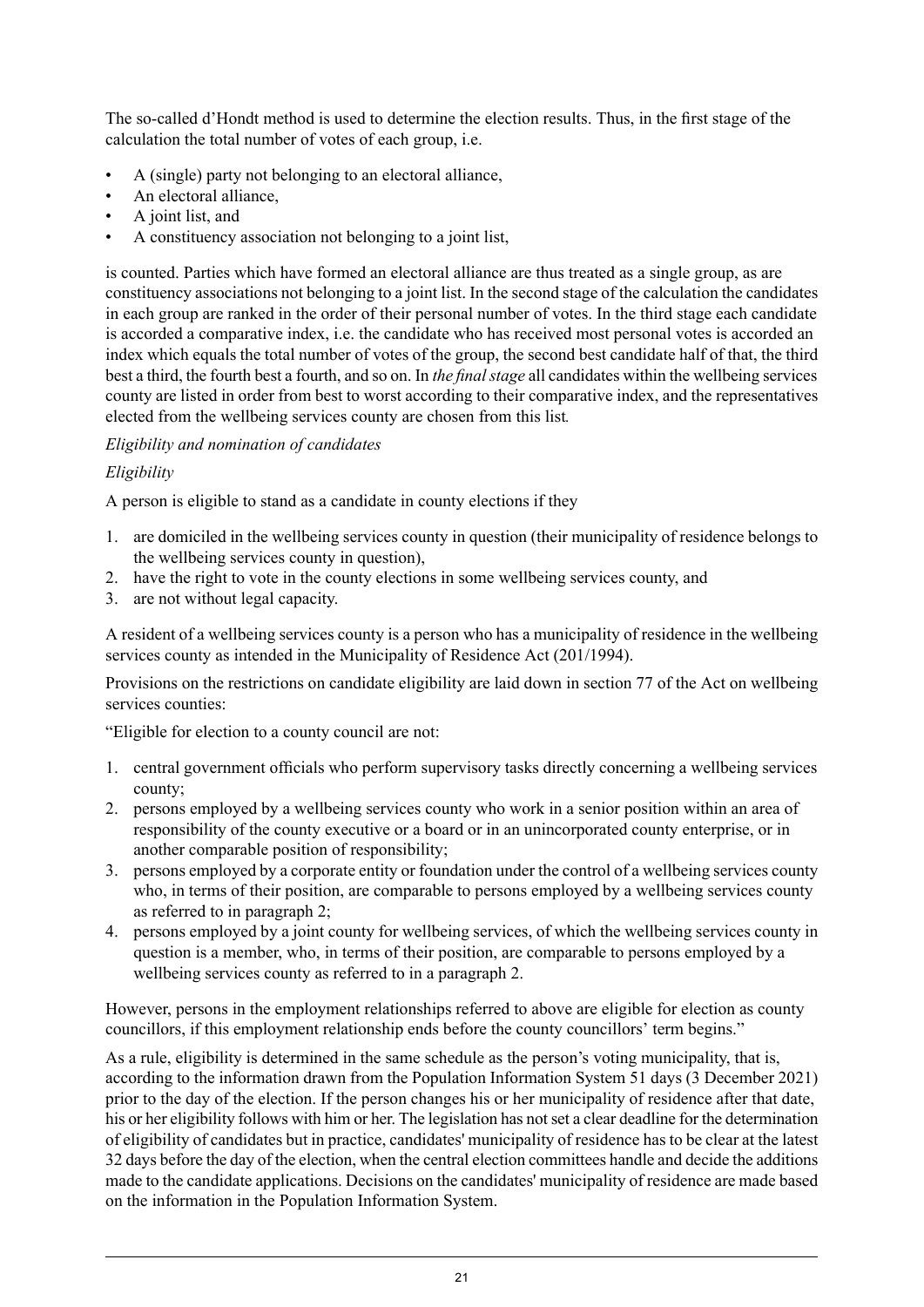#### *Nomination of candidates*

In county elections candidates can be nominated by parties and constituency associations recorded in the Party Register. Parties may form electoral alliances and constituency associations may form joint lists. The candidates enter as candidates in the entire wellbeing services county.

The party's candidates are nominated by some party association appointed by the central organisation and notified to the county election committee by the party association operating in the wellbeing services county.

A constituency association can be established by at least 50 persons entitled to vote living in a wellbeing services county.

The maximum length of the list of candidates is 1.25 times the number of councillors elected in the wellbeing services county.

For each candidate, in addition to the number, name and occupation, their municipality of residence is entered in the combined list of candidates.

Political parties and constituency associations submit candidate applications to the county election committee.

#### *Wellbeing services counties, municipalities and voting districts*

Municipalities are placed into wellbeing services counties (in Mainland Finland), according to Chapter 2, Section 6 of the health and social welfare reform (HE 241/2020) 21 wellbeing services counties are established in Mainland Finland.

The legislation concerning wellbeing services counties entered into force on 1 July **2021**.

According to Section 8 of the Election Act, a municipality forms one voting district unless it needs to be divided into several voting districts. There are no more exact stipulations on the size or population of the voting districts in the Election Act. The council decides on voting districts.

The voting district division that takes effect on 1 January 2022 and that is based on the voting district division decisions notified by municipalities to the Digital and Population Data Services Agency by 31 August 2021 is followed in the 2022 county elections.

In the county elections held on 23 January 2022, the number of municipalities belonging to the 21 wellbeing services counties is 292 in Mainland Finland.

The valid statistical grouping of municipalities is used in the statistics (Statistics Finland, Municipalities and Regional Divisions Based on Municipalities). In the statistical grouping of municipalities, municipalities are divided by the proportion of the population living in urban settlements and by the population of the largest urban settlement into urban, semi-urban and rural municipalities.

The classification is based on the locality delimitation made once a year and the information on the locality population derived from it.

The concept of urban settlement: An urban settlement is a cluster of dwellings with at least 200 inhabitants. The definition of urban settlement is based on the definitions made by the Finnish Environment Institute with geographic information methods utilising the building and population data of Statistics Finland's 250m x 250m grid data.

- 1. Urban municipalities are those municipalities in which at least 90 per cent of the population lives in urban settlements, or in which the population of the largest urban settlement is at least 15,000.
- 2. Semi-urban municipalities are those municipalities in which at least 60 per cent but less than 90 per cent of the population lives in urban settlements, or in which the population of the largest urban settlement is at least 4,000 but less than 15,000.
- 3. Rural municipalities are those municipalities in which less than 60 per cent of the population lives in urban settlements, and in which the population of the largest urban settlement is less than 15,000, as well as those municipalities in which at least 60 per cent but less than 90 per cent of the population lives in urban settlements, and in which the population of the largest urban settlement is less than 4,000.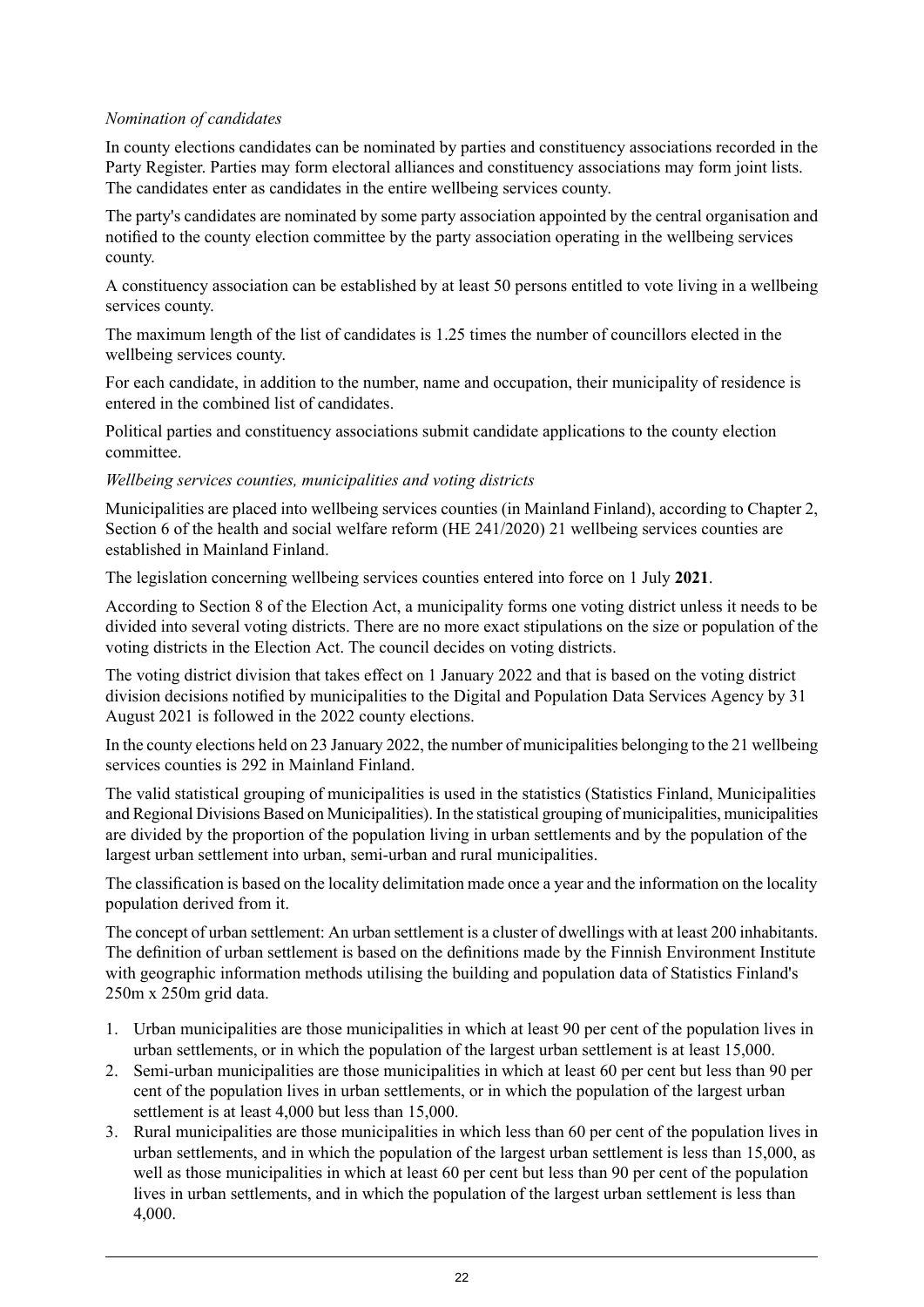#### *Classifications used*

Statistics Finland's classification of municipalities, wellbeing services county, municipality, voting district, party (entered in the Party Register), age and sex of the candidates and elected, country of residence.

*Candidates have been nominated in the County elections 2022 by the following registered parties:*

- The Finnish Social Democratic Party (SDP)
- The Centre Party of Finland (KESK)
- The National Coalition Party (KOK)
- Swedish People's Party in Finland (RKP)
- Christian Democrats in Finland (KD)
- The Greens (VIHR)
- The Left Alliance (VAS)
- The Finns Party (PS)
- The Liberal Party Freedom to choose (LIBE)
- The Pirate Party of Finland (Pirate p.)
- The Animal Justice Party of Finland (EOP)
- The Citizens' Party (KP)
- Blue Reform (SIN)
- Finnish Nation First (SKE)
- Movement Now (LIIKE)
- The Open Party (AP)
- Finnish Communist Party (SKP)
- Crystal Party (KRIP)
- Power Belongs to the People (VKK)

#### *Data collection methods and data sources*

Statistics Finland receives basic election data from the Ministry of Justice's election data system, the technical implementation of which is assigned to TietoEVRY.

#### **1.3 Acts, decrees and recommendations**

According to the Statistics Act (280/2004, amend. 361/2013), the task of the National Statistical Service is to provide for general use statistics describing social conditions and their development. The Act on Statistics Finland (24.1.1992/48) assigns the task to Statistics Finland.

### 2. Methodological description of the survey

The statistics are based on total data. The basic data of the statistics are based on the Ministry of Justice's election data system consisting of five subsystems. They include: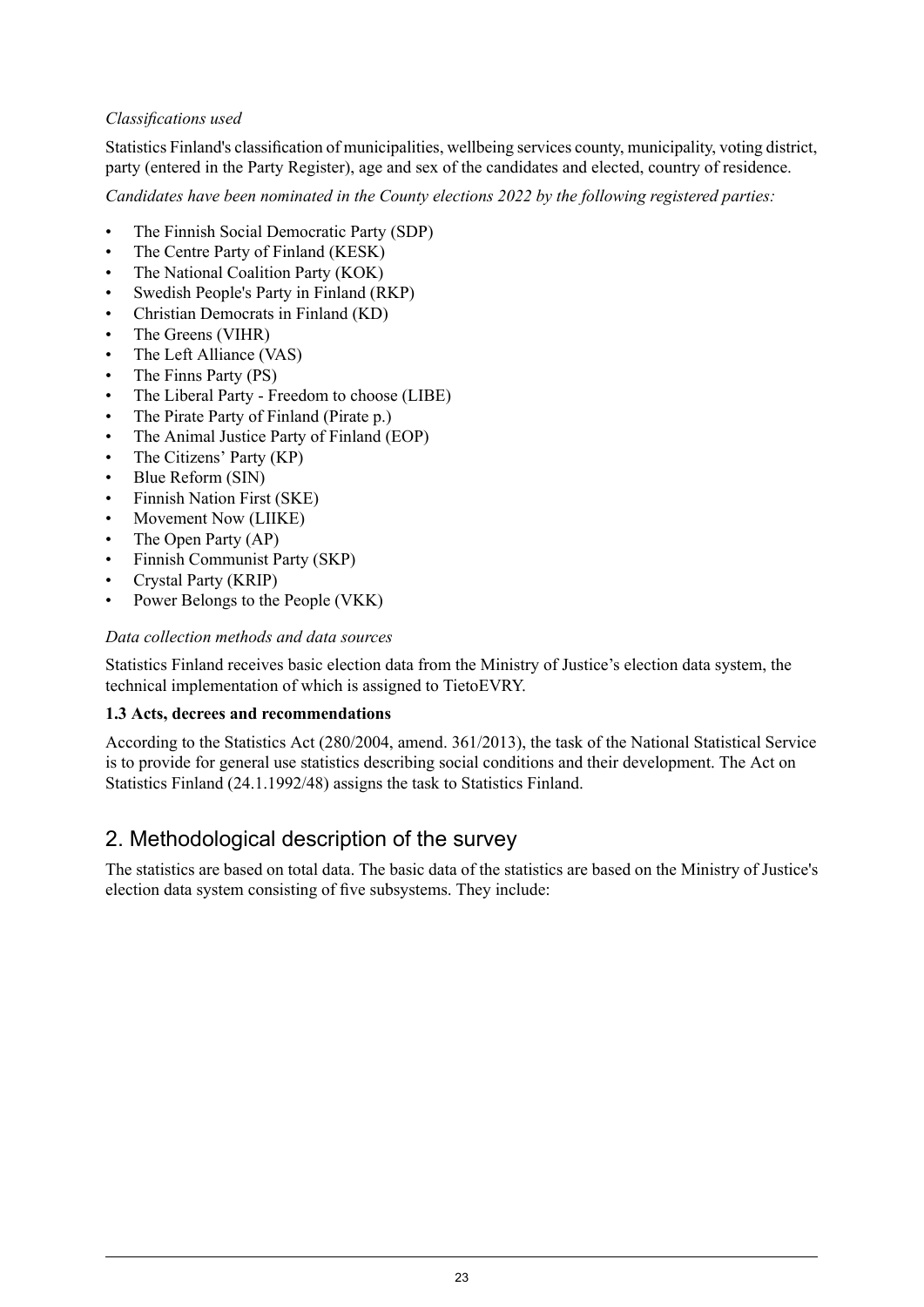- 1. Basic data system that includes, for example, data on division into wellbeing services counties, municipalities and voting districts and election authorities as well as polling stations (polling station register), which include data on general advance polling stations and polling stations on election day;
- 2. Data on parties and candidates (candidate register) in which the following data on each candidate in the elections are entered: name, candidate number, profession, municipality of residence, party/constituency association that has nominated the candidate, and personal identity code. The data on candidates also include the party register;
- 3. Franchise data (voting register), for which data on every person entitled to vote are collected by the Digital and Population Data Services Agency on the 46th day (3 December 2021) prior to the election day. The voting register is formed separately for each election. This register contains certain information on the voters (including the voters' name, identity code, wellbeing services county, municipality of domicile and polling station on election day) asthisinformation appearsin the Population Information System on the 51st day prior to the election day. The voting register gains legal force at 12:00 noon on the 12th day (11 January 2022) prior to the election day. The voting register is in use in the advance polling stations and every person that votes in advance is marked in the register. After the advance voting, electoral rolls for the polling stations on the election day are printed from the register. The voting register can, however, also be used in the polling stations instead of the electoral rolls on the election day. After the election, the data of the voting register are destroyed;
- 4. A centralised result calculation system to which the county elections committees and the central election committees of municipalities submit their results of the elections;
- 5. The result service system (statistical and information service system) by means of which the results of the elections and other statistical data are transmitted to the media and to the Statistics Finland.

Statistics Finland's election data system comprises four election data files: regional file, party file, candidate file and candidate register.

#### **Background analysis of candidates and elected councillors and review of voting**

In connection with the election statistics, a background analysis is produced on persons entitled to vote, candidates nominated by the parties and elected representatives. The population of persons entitled to vote is based on the voting register (data drawn from the Population Information System on 3 December 2021) and the candidates on the candidate register of the Ministry of Justice. The background data on the persons combined with these registers are based on statistical data from Statistics Finland such as population, family and employment statistics, and the Register of Completed Education and Degrees. Of the persons entitled to vote only those resident in Finland are included in the review.

The analysis describes the persons entitled to vote, candidates and elected councillors in the wellbeing services county with regard to certain variables. The background data usually relate to the years 2019-2020. More recent data than that have not been available. The person's age is the age on the day of the election in full years.

The background variables used in the analysis are described in the following.

#### *Wellbeing services county*

The wellbeing services county used in the analysis is for the candidates the one in which the person stands as a candidate. For those entitled to vote the wellbeing services county is based on the information drawn from the Digital and Population Data Services Agency's Population Information System 51 days prior to the day of the election.

#### *Foreign background*

Foreign background is examined by means of two variables, that is, native language or origin. Persons whose native language is not Finnish, Swedish or Sami are regarded by language as coming from a foreign background. Persons whose both parents or the only parent were born abroad are regarded by origin as coming from a foreign background. The data are from the year 2020.

#### *Citizenship*

Nationality refers to being a citizen of a particular country. Citizenship is usually determined at birth, but it can be changed when a person moves to live in another country. A person may also have more than one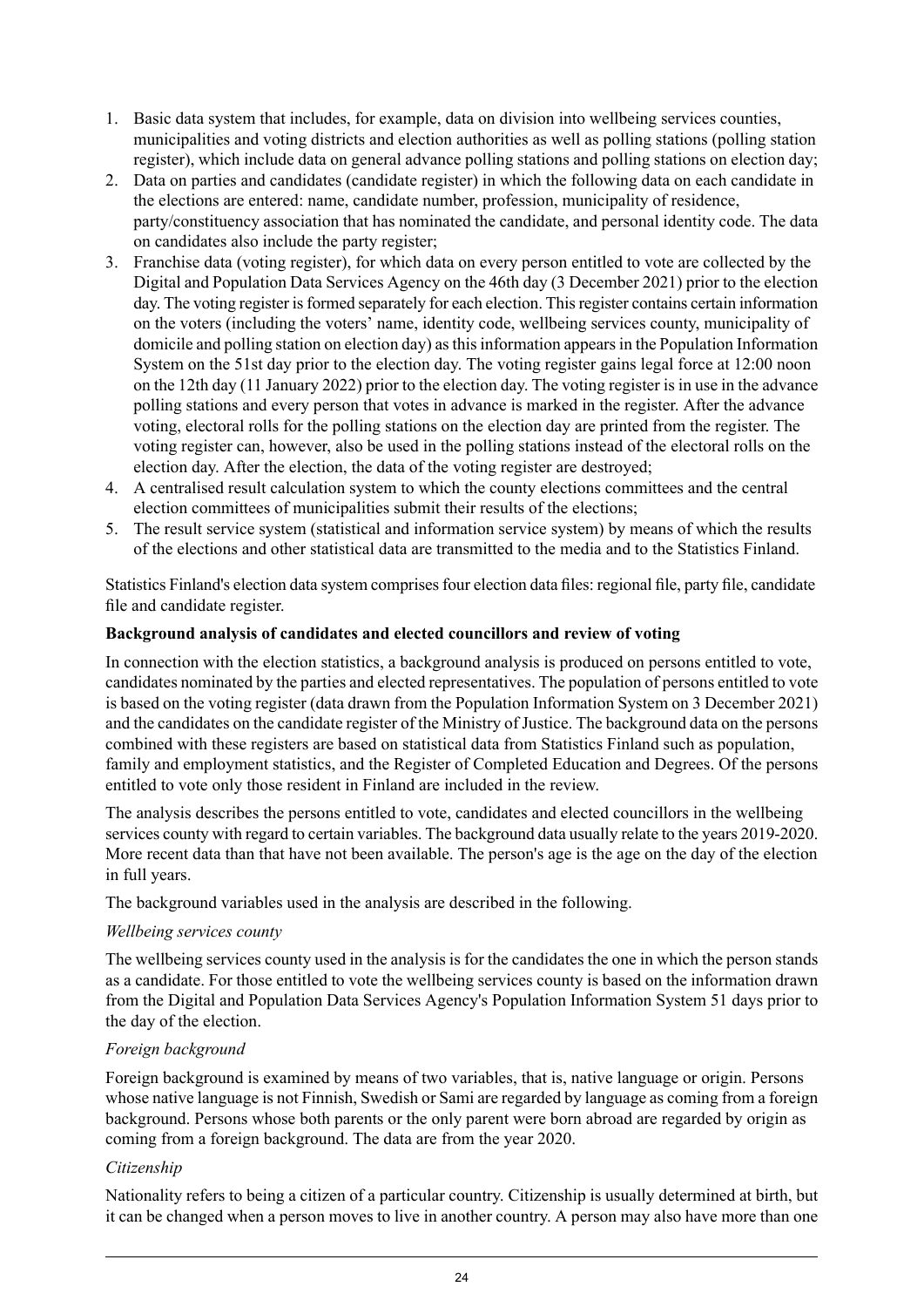nationality (Nationality Act, 2003/359 and Nationality Decree 1985/699). If a person has two nationalities and one of them is Finnish, they will be included in statistics as Finnish nationals. If a foreign national living in Finland has several nationalities, that person will be entered in the statistics as a national of the country on whose passport he or she arrived in the country. Nationality is determined by the country of issue of passport. A person may have several nationalities or no nationality at all. Possession of an alien's passport is also accepted as a nationality.

The data are from the year 2020.

#### *Main type of activity*

The concept of main type of activity describes the nature of the person's economic activity. The population is divided by their main type of activity to the active and inactive population. These groups can be further divided into sub-groups. The classification is based on the person's activity during the last week of the year. The main type of activity is based on data derived from different registers.

The classification of main type of activity is as follows:

- employed
- unemployed
- aged 0 to 14
- students, schoolchildren
- pensioners
- conscripts, non-military service men
- other inactive population

The information used in the analysis describes the person's activity during the last week of 2019. Data of person's activity is preliminary.

#### *Family status*

In this analysis the population is divided into the following groups by family status:

- Parent of a married/cohabiting family
- Single parent
- Childless couple
- Living alone
- Child living at home
- Other

Parents of a married/cohabiting family include all married and cohabiting persons and partners in a registered partnership, who have their own and/or spouse's children living at home. Childless couples are married/cohabiting persons and partners in a registered partnership who have no children. People living with their own or adopted parent/s having the status of a child are defined as children living at home. The group "Other" includes persons without a family living together with others (for example, a lone mother/father living with the family of their child), homeless persons and institutional population. Persons living alone without a family belong to the group "Living alone".

The data on the person's family status are from the year 2020.

#### *Level of education*

Individuals who have completed primary level education have a maximum of nine years of education. These include elementary, intermediate and primary school education.

Those with upper secondary level qualifications have 12 years of education. These qualifications include matriculation examination and initial vocational qualifications attained in three years, which also give general eligibility for further studies at universities and universities of applied sciences.

Further and specialist vocational qualifications are further vocational education. In this review, they have been included in the same category as upper secondary level qualifications.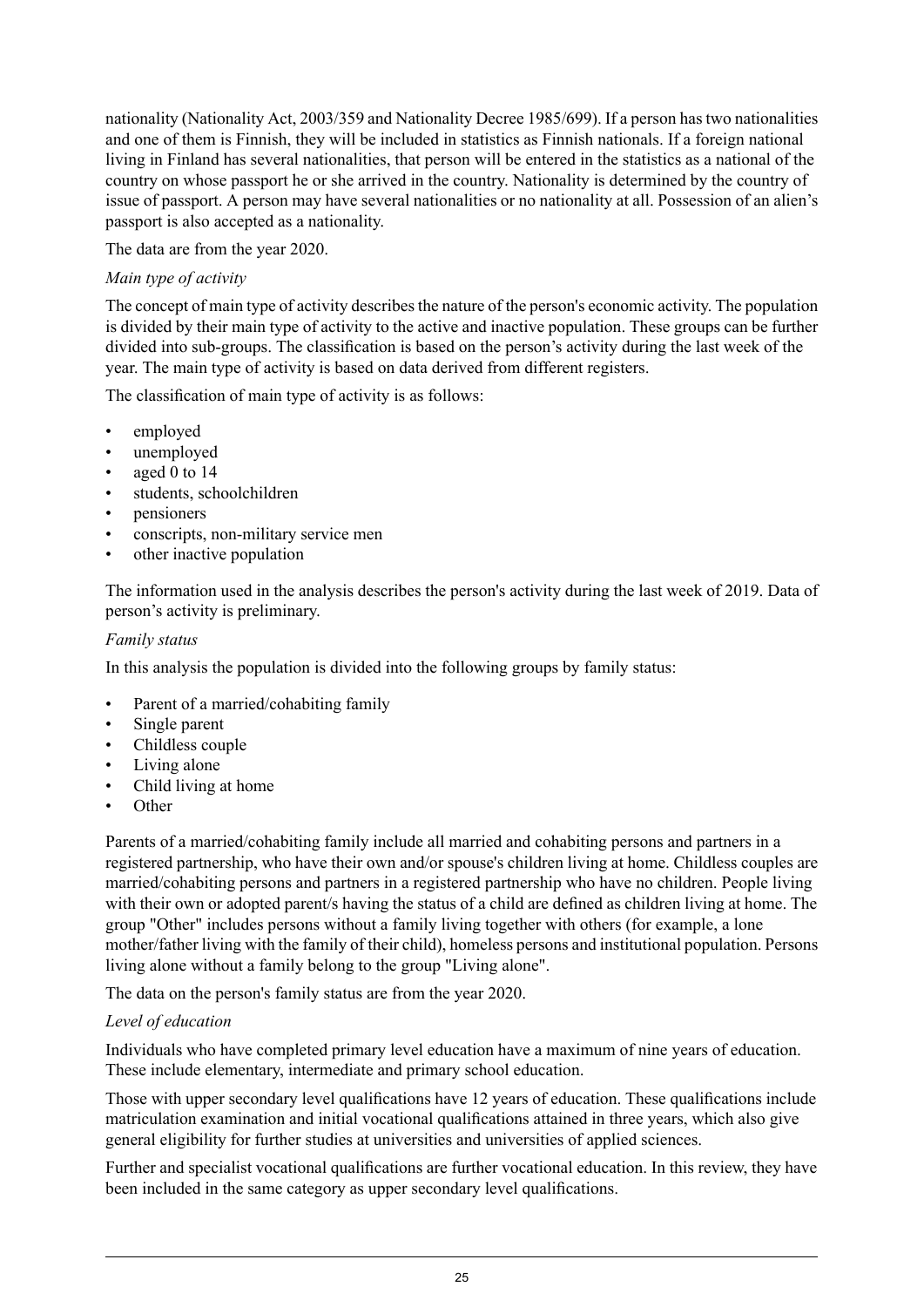Lowest level tertiary education lasts two to three years after upper secondary level education. Such education includes qualifications of a technician engineer, diploma in business and administration, and diploma in nursing completed at educational institutes prior to the reform of the university of applied sciences.

Completion of lower-degree level tertiary education requires three to four years of full-time studies after upper secondary level education. Lower-degree level tertiary education comprises university of applied sciences degrees and lower university degrees.

The completion of a master's degree usually requires five to six years of full-time studying after the upper secondary level. Higher-degree level tertiary education includes higher university of applied sciences degrees, master's degrees and specialist's degrees in medicine, for instance.

A doctoral degree requires the completion of an independent study for publication or a doctoral dissertation. The degrees are academic licentiate or doctoral degrees.

Data on a person's education derive from Statistics Finland's Register of Completed Education and Degrees. The data used in the analysis concern the year 2020.

#### *Disposable monetary income*

Disposable money income includes monetary income items and benefitsin kind connected to employment relationships. Money income does not include imputed income items, of which the main one is imputed dwelling income. When current transfers paid are deducted from gross money income, the remaining income is the disposable money income.

The data are from the year 2020.

#### *Median income*

With certain exceptions, all income received as money or a benefit of monetary value is taxable. Certain social benefits, allowances and compensations are not taxable. These are such as child benefits, housing allowances and income support. Taxable are neither grants nor awards received from the general government.

#### *Income subject to state taxation*

With certain exceptions, all income received as money or a benefit of monetary value is taxable. Certain social benefits, allowances and compensations are not taxable. These are such as child benefits, housing allowances and income support. Taxable are neither grants nor awards received from the general government.

#### *Occupation*

Occupation has been examined with the help of the Classification of Occupations 2010, which describes the occupational structure of society.

The data are from the year 2020.

#### *Socio-economic group*

The socio-economic group refers to a person's position in society. The formation of the socio-economic group for a person is based on information on the person's main type of activity, occupation, occupational status and industry.

The used classification of socio-economic groups is as follows:

- Self-employed persons
- Farmers and forestry entrepreneurs
- Self-employed persons, not in agriculture and forestry
- Upper-level employees
- Lower-level employees
- Workers
- Unknown

The data are from the year 2019.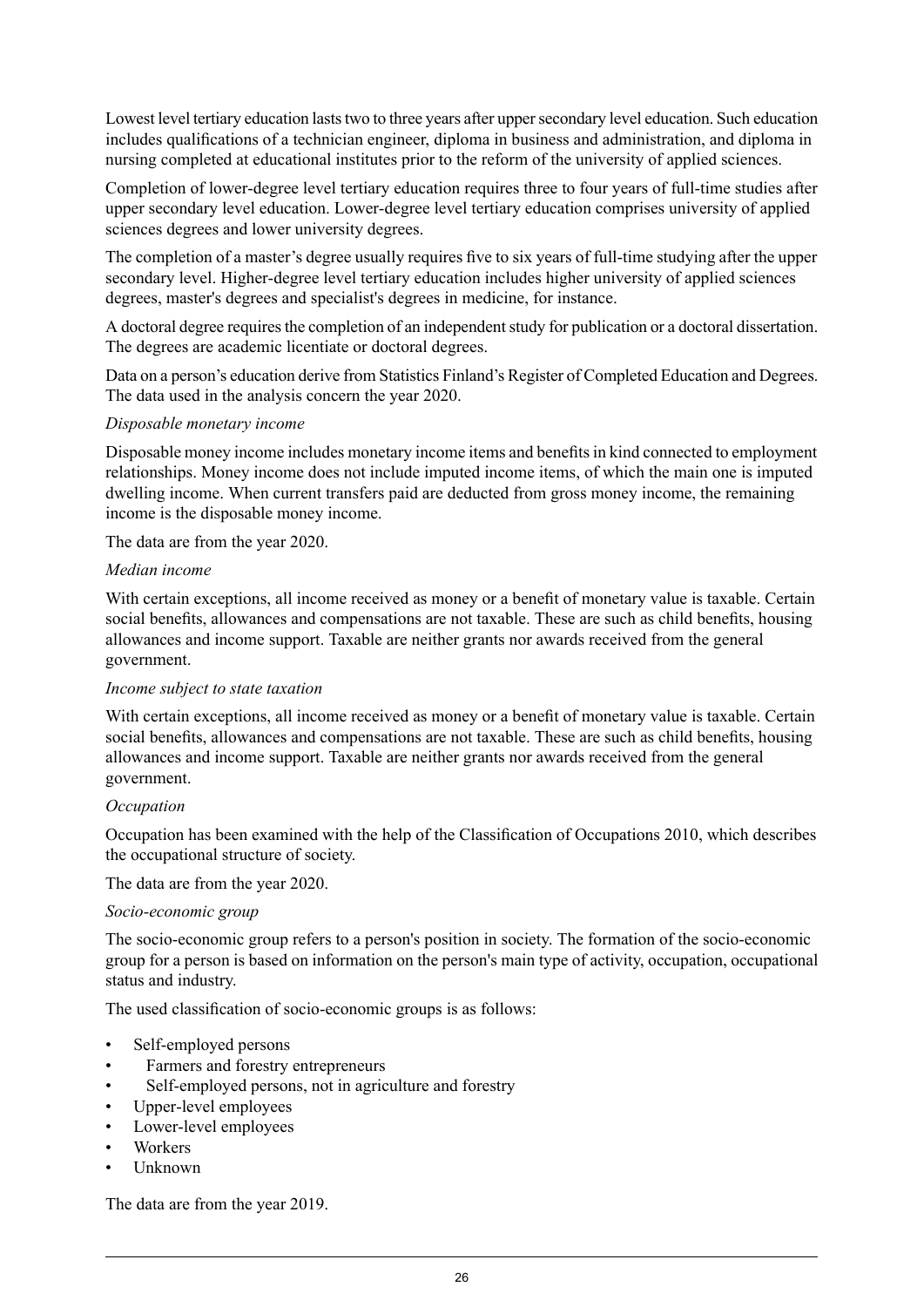#### *Employer sector*

The employer sector classification describes the ownership and enterprise form of the workplace. It can be used to make a distinction between the public and private sectors, for example.

The classification used is as follows:

- Private sector
- **State**
- **Municipality**
- Other or unknown

Data on the employer sector are based on the data in Statistics Finland's Register of Enterprises and Establishments on the type of owner and legal form of enterprises.

The data are from the year 2019.

### 3. Correctness and accuracy of data

The basic data of the election statistics derive from the Ministry of Justice's election data system and from data supplied by the election authorities, which can be considered reliable.

## 4. Timeliness and accuracy of data

The confirmed data always differ somewhat from the figures of the preliminary statistics.

The results change once the result is confirmed in all respects: by voting district, municipality, wellbeing services county, party and number of votes gained by all candidates and by the elected councillors, whereby even their mutual order may change.

### 5. Accessibility and transparency/clarity of data

The first data, or preliminary statistics are published as soon as possible on the Internet, in the StatFin service and on the statistics pages on **County elections**. Election data **by wellbeing services county, municipality and voting district** and the numbers of votes gained by elected councillors are entered in the StatFin service.

Releases and tables concerning the elections in question are available in three languages (Finnish, Swedish and English) on the statistics pages on County elections. The second or final data after the election result is confirmed. After the confirmation of the election result, the confirmed data corresponding to the preliminary statistics are released on the statistics pages and the StatFin databases are updated.

## 6. Comparability of statistics

The municipal division of the election year is used in the statistics. If county elections are held in the year preceding a change in municipal division entering into force, they must be held in accordance with the new municipal division in the municipalities to which the change applies, the municipal division after the election year. The statistical grouping of municipalities (urban, semi-urban and rural) was introduced starting from the year 2000. Prior to that, municipalities were grouped as follows: towns and other municipalities.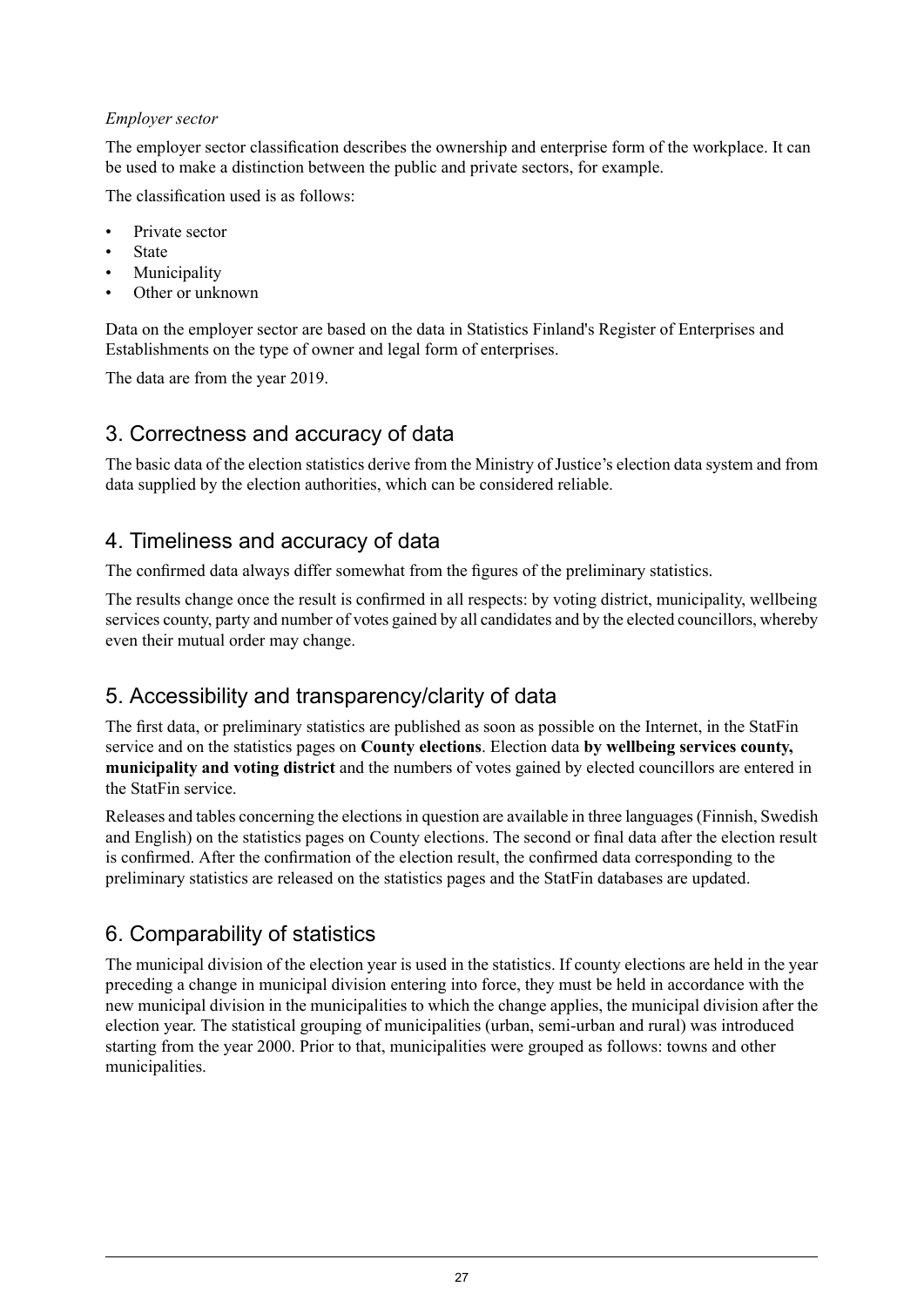### **Wellbeing services counties and the municipalities belonging to these in 2022**

| Wellbeing<br>services<br>county | Name of municipality and number |
|---------------------------------|---------------------------------|
| 01 East<br>Uusimaa              | 018 Askola                      |
|                                 | 407 Lapinjärvi                  |
|                                 | 434 Loviisa                     |
|                                 | 504 Myrskylä                    |
|                                 | 638 Porvoo                      |
|                                 | 616 Pukkila                     |
|                                 | 753 Sipoo                       |
| 02 Central                      | 106 Hyvinkää                    |
| Uusimaa                         | 186 Järvenpää                   |
|                                 | 543 Nurmijärvi                  |
|                                 | 505 Mäntsälä                    |
|                                 | 858 Tuusula                     |
|                                 | 611 Pornainen                   |
| 03 West                         | 049 Espoo                       |
| Uusimaa                         | 078 Hanko                       |
|                                 | 149 Ingå                        |
|                                 | 224 Karkkila                    |
|                                 | 235 Kauniainen                  |
|                                 | 257 Kirkkonummi                 |
|                                 | 444 Lohja                       |
|                                 | 710 Raasepori                   |
|                                 | 755 Siuntio                     |
|                                 | 927 Vihti                       |
| 04 Vantaa and 092 Vantaa        |                                 |
| Kerava                          | 245 Kerava                      |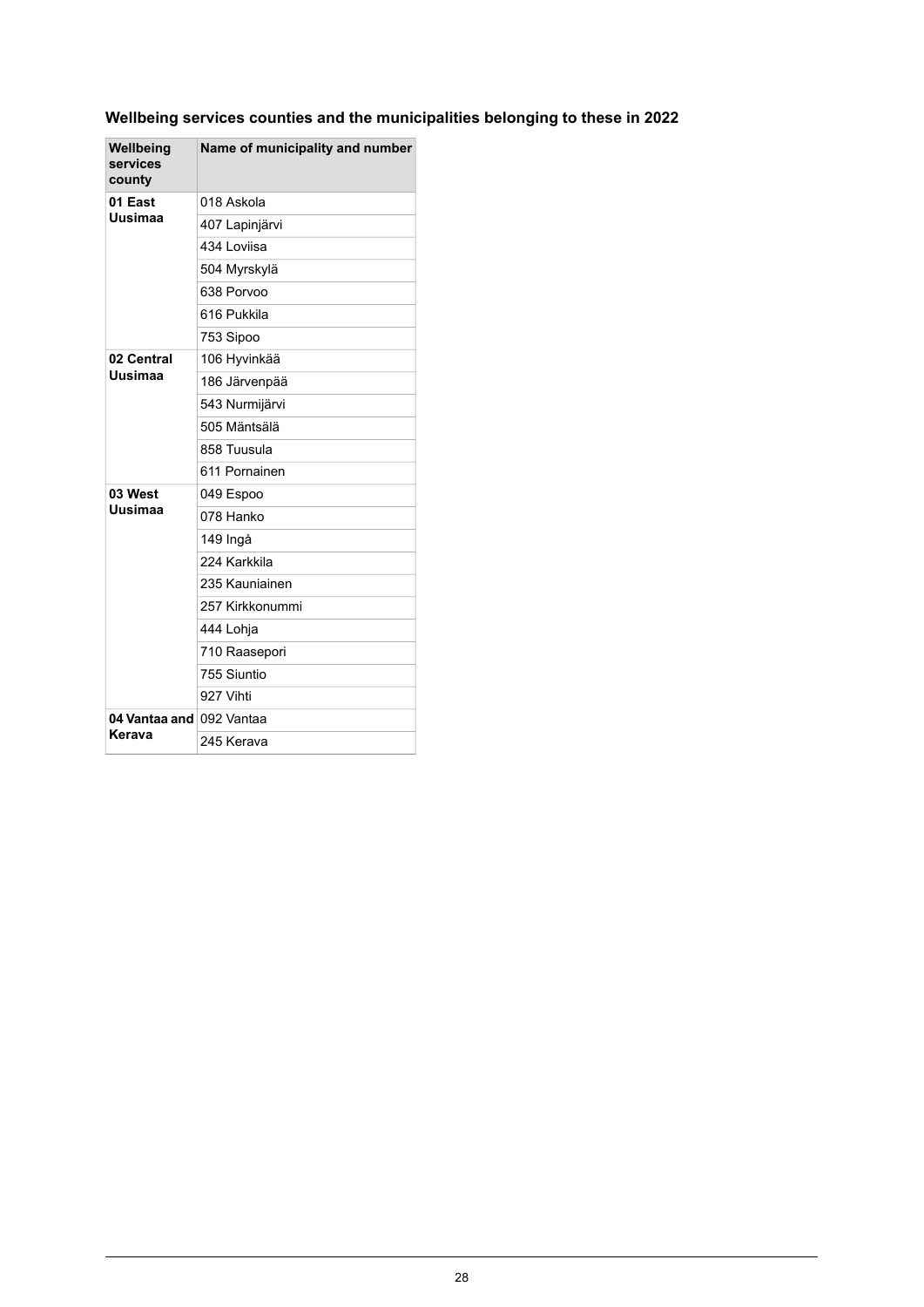| Wellbeing<br>services<br>county | Name of municipality and number |
|---------------------------------|---------------------------------|
| 05 Southwest 019 Aura           |                                 |
| <b>Finland</b>                  | 202 Kaarina                     |
|                                 | 322 Kimitoön                    |
|                                 | 284 Koski TI                    |
|                                 | 304 Kustavi                     |
|                                 | 400 Laitila                     |
|                                 | 423 Lieto                       |
|                                 | 430 Loimaa                      |
|                                 | 480 Marttila                    |
|                                 | 481 Masku                       |
|                                 | 503 Mynämäki                    |
|                                 | 529 Naantali                    |
|                                 | 538 Nousiainen                  |
|                                 | 561 Oripää                      |
|                                 | 577 Paimio                      |
|                                 | 445 Pargas                      |
|                                 | 631 Pyhäranta.                  |
|                                 | 636 Pöytyä                      |
|                                 | 680 Raisio                      |
|                                 | 704 Rusko                       |
|                                 | 734 Salo                        |
|                                 | 738 Sauvo                       |
|                                 | 761 Somero                      |
|                                 | 833 Taivassalo                  |
|                                 | 853 Turku                       |
|                                 | 895 Uusikaupunki                |
|                                 | 918 Vehmaa                      |
| 06 Satakunta                    | 050 Eura                        |
|                                 | 051 Eurajoki                    |
|                                 | 079 Harjavalta                  |
|                                 | 102 Huittinen                   |
|                                 | 181 Jämijärvi                   |
|                                 | 214 Kankaanpää                  |
|                                 | 230 Karvia                      |
|                                 | 271 Kokemäki                    |
|                                 | 484 Merikarvia                  |
|                                 | 531 Nakkila                     |
|                                 | 608 Pomarkku                    |
|                                 | 609 Pori                        |
|                                 | 684 Rauma                       |
|                                 | 747 Siikainen                   |
|                                 | 783 Säkylä                      |
|                                 | 886 Ulvila                      |
|                                 |                                 |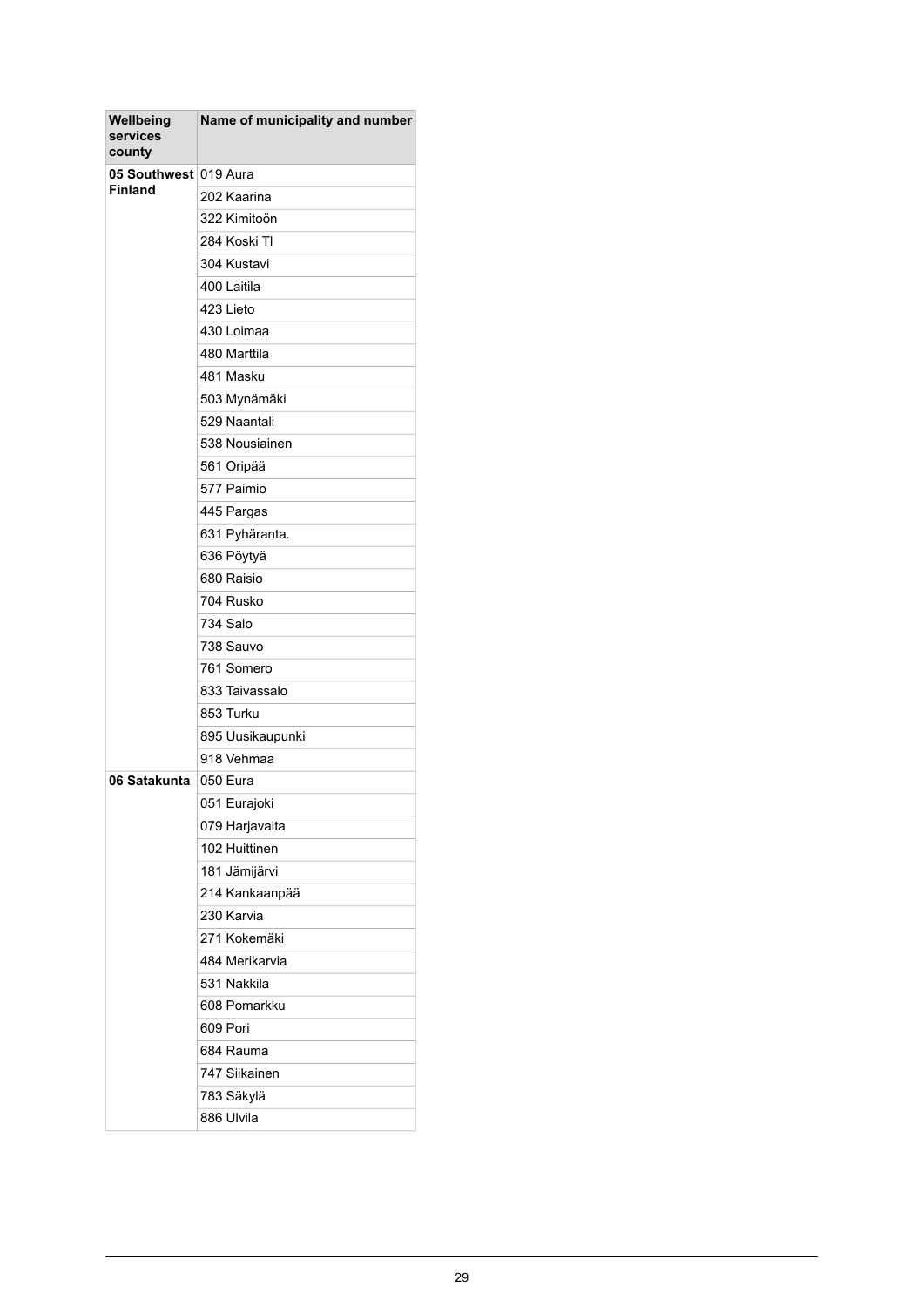| Wellbeing<br>services<br>county | Name of municipality and number |
|---------------------------------|---------------------------------|
| 07<br>Kanta-Häme                | 061 Forssa                      |
|                                 | 082 Hattula                     |
|                                 | 086 Hausjärvi                   |
|                                 | 103 Humppila                    |
|                                 | 109 Hämeenlinna                 |
|                                 | 165 Janakkala                   |
|                                 | 169 Jokioinen                   |
|                                 | 433 Loppi                       |
|                                 | 694 Riihimäki                   |
|                                 | 834 Tammela                     |
|                                 | 981 Ypäjä                       |
| 08 Pirkanmaa                    | 020 Akaa                        |
|                                 | 108 Hämeenkyrö                  |
|                                 | 143 Ikaalinen                   |
|                                 | 177 Juupajoki                   |
|                                 | 211 Kangasala                   |
|                                 | 250 Kihniö                      |
|                                 | 291 Kuhmoinen                   |
|                                 | 418 Lempäälä                    |
|                                 | 508 Mänttä-Vilppula             |
|                                 | 536 Nokia                       |
|                                 | 562 Orivesi                     |
|                                 | 581 Parkano                     |
|                                 | 604 Pirkkala                    |
|                                 | 619 Punkalaidun                 |
|                                 | 635 Pälkäne                     |
|                                 | 702 Ruovesi                     |
|                                 | 790 Sastamala                   |
|                                 | 837 Tampere                     |
|                                 | 887 Urjala                      |
|                                 | 908 Valkeakoski                 |
|                                 | 922 Vesilahti                   |
|                                 | 936 Virrat                      |
|                                 | 980 Ylöjärvi                    |
| 09                              | 016 Asikkala                    |
| Päijät-Häme                     | 081 Hartola                     |
|                                 | 111 Heinola                     |
|                                 | 098 Hollola                     |
|                                 | 142 litti                       |
|                                 | 316 Kärkölä                     |
|                                 | 398 Lahti                       |
|                                 | 560 Orimattila                  |
|                                 | 576 Padasjoki                   |
|                                 | 781 Sysmä                       |
|                                 |                                 |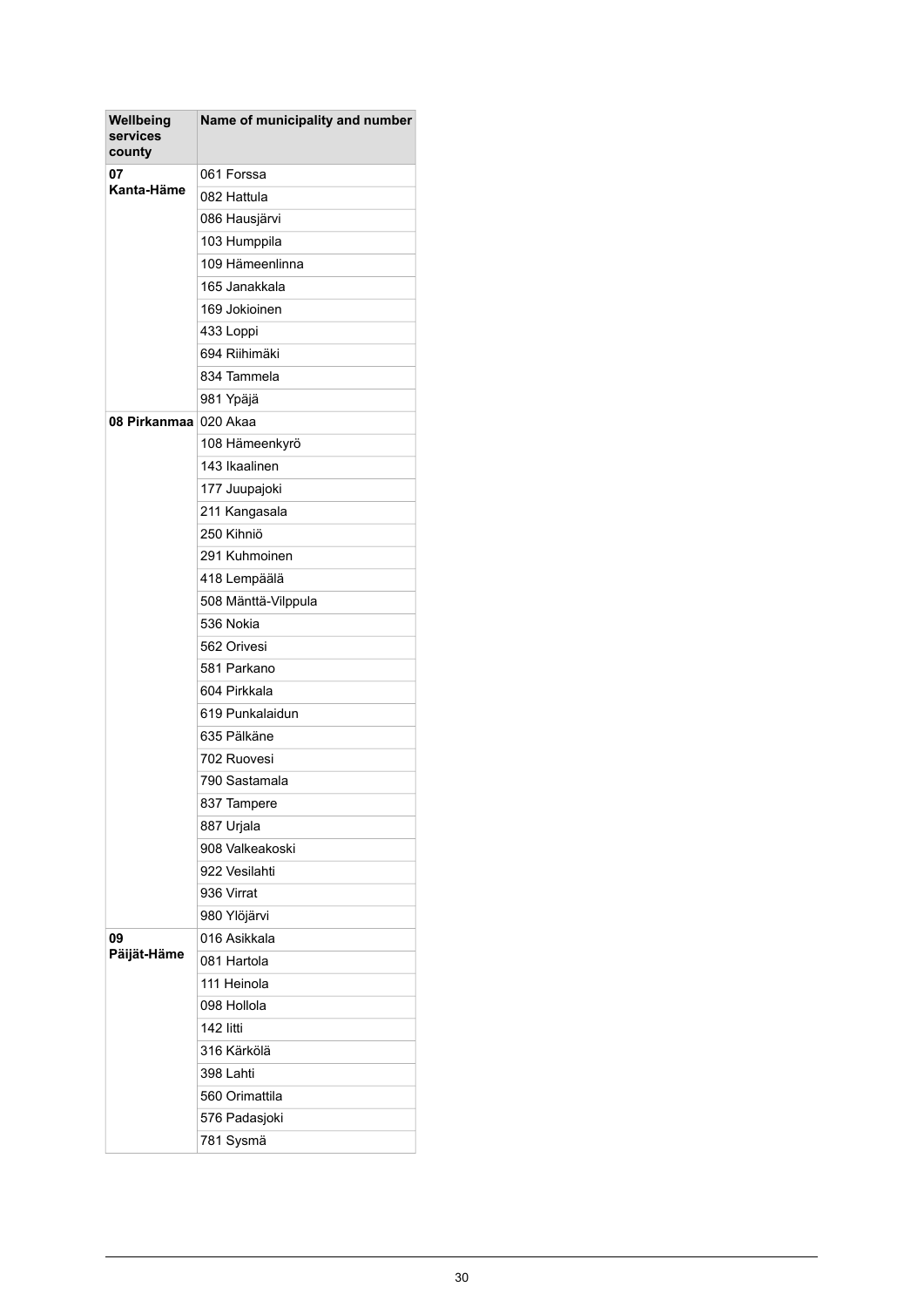| Wellbeing<br>services<br>county | Name of municipality and number |
|---------------------------------|---------------------------------|
| 10<br>Kymenlaakso               | 075 Hamina                      |
|                                 | 285 Kotka                       |
|                                 | 286 Kouvola                     |
|                                 | 489 Miehikkälä                  |
|                                 | 624 Pyhtää                      |
|                                 | 935 Virolahti                   |
| 11 South<br><b>Karelia</b>      | 153 Imatra                      |
|                                 | 405 Lappeenranta                |
|                                 | 416 Lemi                        |
|                                 | 441 Luumäki                     |
|                                 | 580 Parikkala                   |
|                                 | 689 Rautjärvi                   |
|                                 | 700 Ruokolahti                  |
|                                 | 739 Savitaipale                 |
|                                 | 831 Taipalsaari                 |
| 12 South                        | 046 Enonkoski                   |
| Savo                            | 097 Hirvensalmi                 |
|                                 | 178 Juva                        |
|                                 | 213 Kangasniemi                 |
|                                 | 491 Mikkeli                     |
|                                 | 507 Mäntyharju                  |
|                                 | 588 Pertunmaa                   |
|                                 | 593 Pieksämäki                  |
|                                 | 623 Puumala                     |
|                                 | 681 Rantasalmi                  |
|                                 | 740 Savonlinna                  |
|                                 | 768 Sulkava                     |
| <b>13 North Savo</b>            | 140 lisalmi                     |
|                                 | 171 Joroinen                    |
|                                 | 204 Kaavi                       |
|                                 | 239 Keitele                     |
|                                 | 263 Kiuruvesi                   |
|                                 | 297 Kuopio                      |
|                                 | 402 Lapinlahti                  |
|                                 | 420 Leppävirta                  |
|                                 | 595 Pielavesi                   |
|                                 | 686 Rautavaara                  |
|                                 | 749 Siilinjärvi                 |
|                                 | 762 Sonkajärvi                  |
|                                 | 778 Suonenjoki                  |
|                                 | 844 Tervo                       |
|                                 | 857 Tuusniemi                   |
|                                 | 915 Varkaus                     |
|                                 | 921 Vesanto                     |
|                                 | 925 Vieremä                     |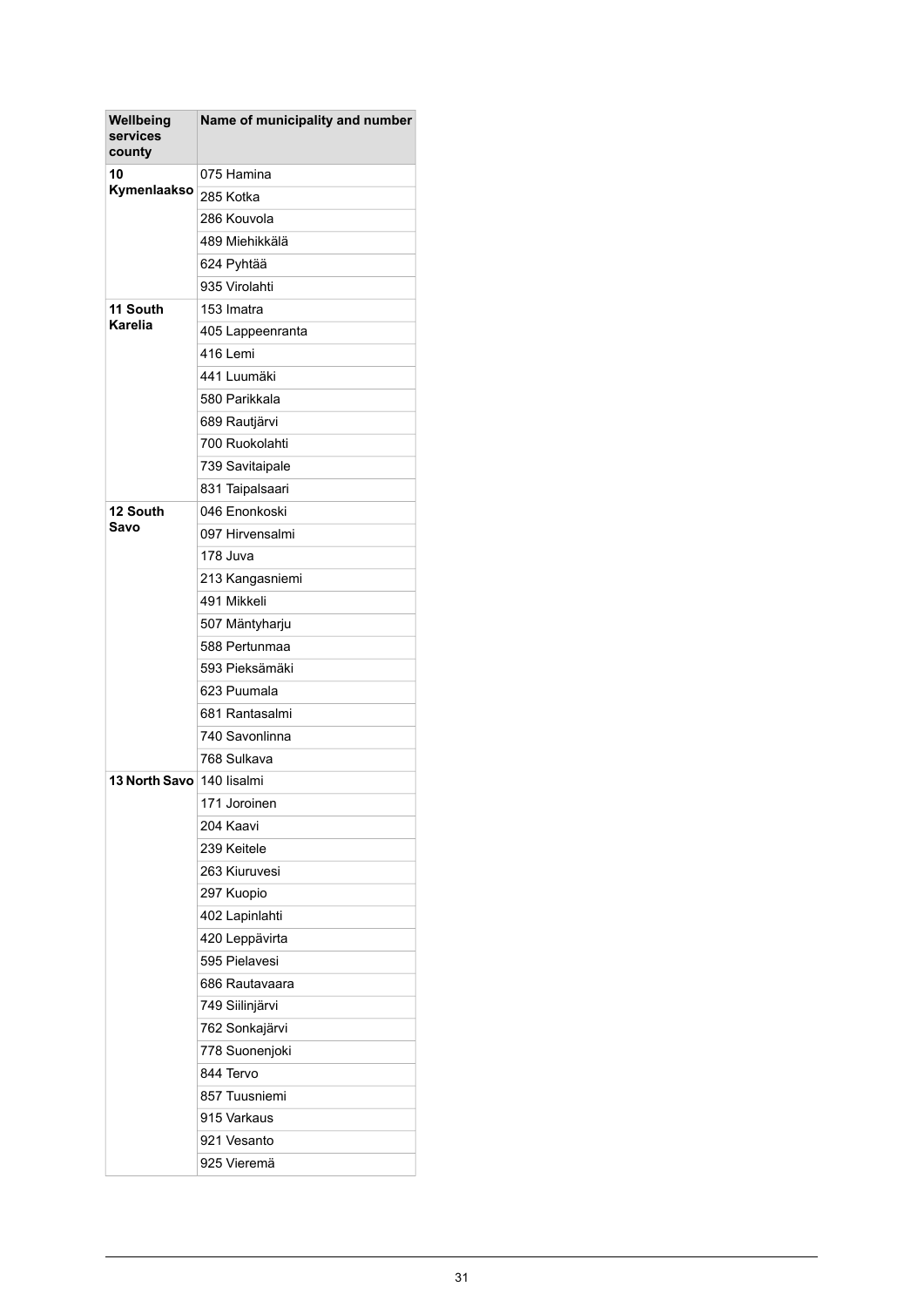| Wellbeing<br>services<br>county | Name of municipality and number |
|---------------------------------|---------------------------------|
| 14 North<br><b>Karelia</b>      | 090 Heinävesi                   |
|                                 | 146 Ilomantsi                   |
|                                 | 167 Joensuu                     |
|                                 | 176 Juuka                       |
|                                 | 260 Kitee                       |
|                                 | 276 Kontiolahti                 |
|                                 | 422 Lieksa                      |
|                                 | 426 Liperi                      |
|                                 | 541 Nurmes                      |
|                                 | 309 Outokumpu                   |
|                                 | 607 Polvijärvi                  |
|                                 | 707 Rääkkylä                    |
|                                 | 848 Tohmajärvi                  |
| <b>15 Central</b>               | 077 Hankasalmi                  |
| <b>Finland</b>                  | 172 Joutsa                      |
|                                 | 179 Jyväskylä                   |
|                                 | 182 Jämsä                       |
|                                 | 216 Kannonkoski                 |
|                                 | 226 Karstula                    |
|                                 | 249 Keuruu                      |
|                                 | 256 Kinnula                     |
|                                 | 265 Kivijärvi                   |
|                                 | 275 Konnevesi                   |
|                                 | 312 Kyyjärvi                    |
|                                 | 410 Laukaa                      |
|                                 | 435 Luhanka                     |
|                                 | 495 Multia                      |
|                                 | 500 Muurame                     |
|                                 | 592 Petäjävesi                  |
|                                 | 601 Pihtipudas                  |
|                                 | 729 Saarijärvi                  |
|                                 | 850 Toivakka                    |
|                                 | 892 Uurainen                    |
|                                 | 931 Viitasaari                  |
|                                 | 992 Äänekoski                   |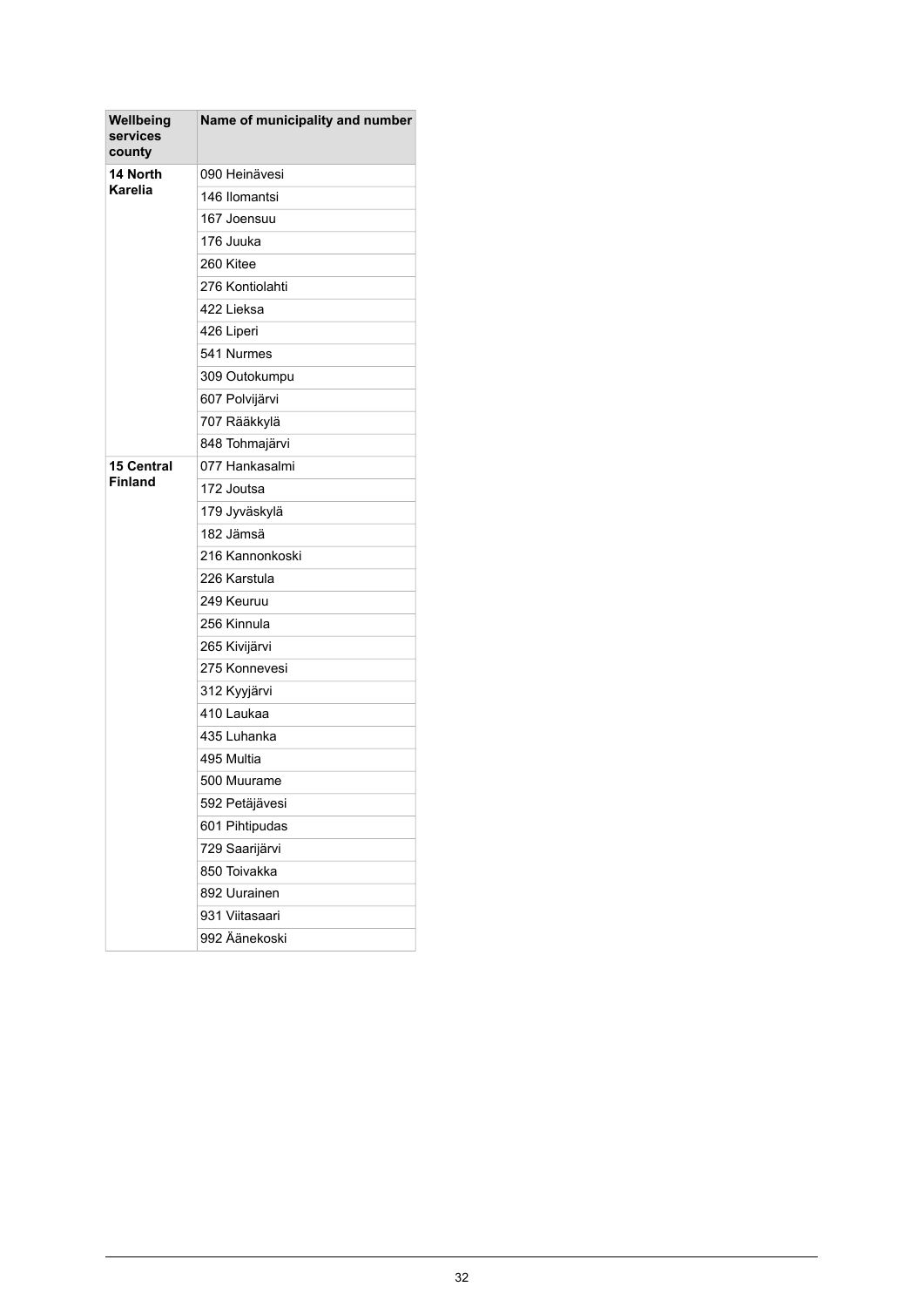| Wellbeing<br>services<br>county | Name of municipality and number |
|---------------------------------|---------------------------------|
| 16 South<br>Ostrobothnia        | 005 Alajärvi                    |
|                                 | 010 Alavus                      |
|                                 | 052 Evijärvi                    |
|                                 | 145 Ilmajoki                    |
|                                 | 151 Isojoki                     |
|                                 | 152 Isokyrö                     |
|                                 | 218 Karijoki                    |
|                                 | 232 Kauhajoki                   |
|                                 | 233 Kauhava                     |
|                                 | 300 Kuortane                    |
|                                 | 301 Kurikka                     |
|                                 | 403 Lappajärvi                  |
|                                 | 408 Lapua                       |
|                                 | 743 Seinäjoki                   |
|                                 | 759 Soini                       |
|                                 | 846 Teuva                       |
|                                 | 934 Vimpeli                     |
|                                 | 989 Ähtäri                      |
| 17                              | 231 Kaskinen                    |
| Ostrobothnia                    | 280 Korsnäs                     |
|                                 | 287 Kristinestad                |
|                                 | 288 Kronoby                     |
|                                 | 399 Laihia                      |
|                                 | 440 Larsmo                      |
|                                 | 475 Malax                       |
|                                 | 499 Korsholm                    |
|                                 | 545 Närpes                      |
|                                 | 599 Pedersöre                   |
|                                 | 598 Jakobstad                   |
|                                 | 893 Nykarleby                   |
|                                 | 905 Vaasa                       |
|                                 | 946 Vöyri                       |
| <b>18 Central</b>               | 074 Halsua                      |
| Ostrobothnia                    | 217 Kannus                      |
|                                 | 236 Kaustinen                   |
|                                 | 272 Kokkola                     |
|                                 | 421 Lestijärvi                  |
|                                 | 584 Perho                       |
|                                 | 849 Toholampi                   |
|                                 | 924 Veteli                      |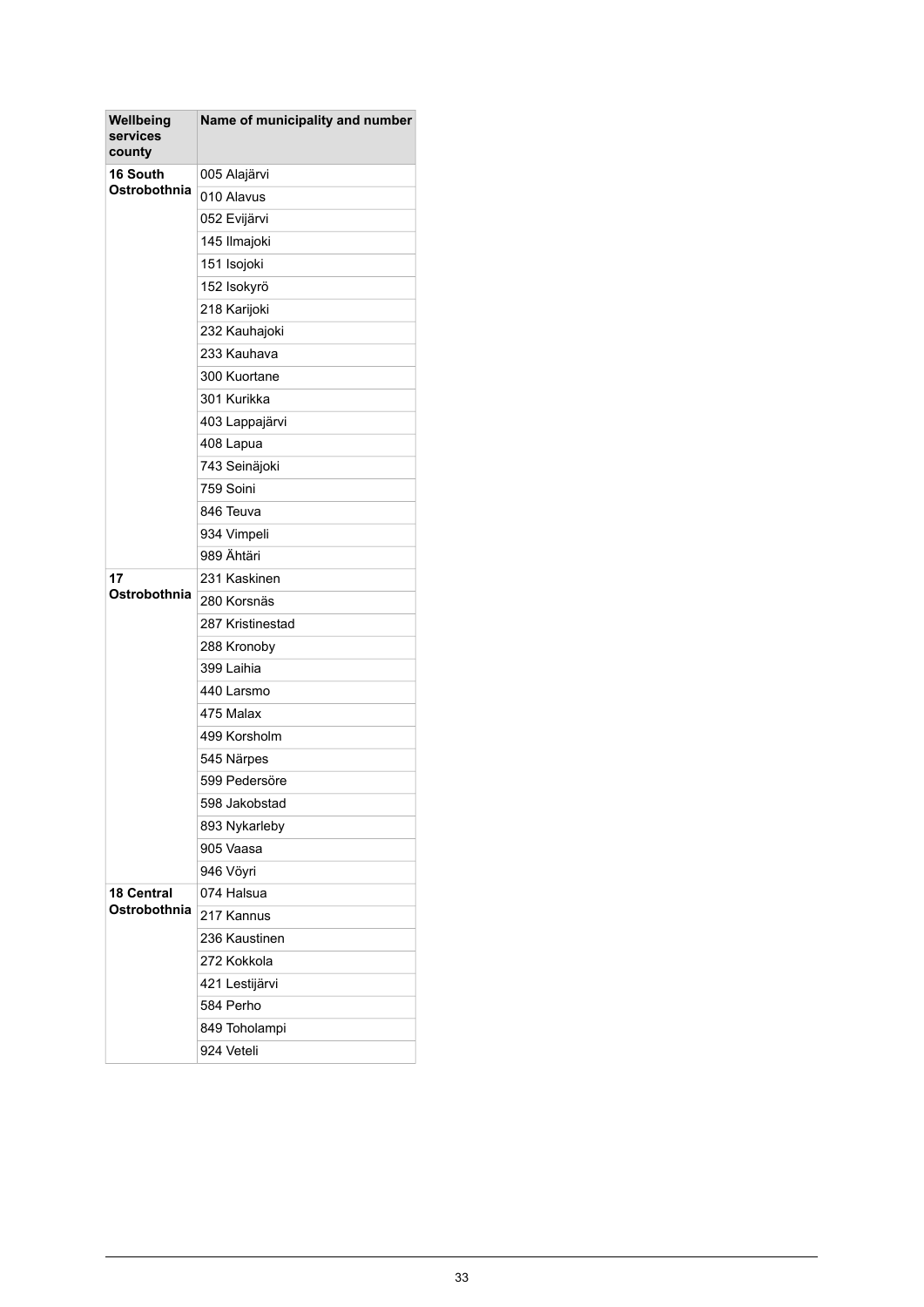| Wellbeing<br>services<br>county | Name of municipality and number |
|---------------------------------|---------------------------------|
| 19 North                        | 009 Alavieska                   |
| Ostrobothnia                    | 069 Haapajärvi                  |
|                                 | 071 Haapavesi                   |
|                                 | 072 Hailuoto                    |
|                                 | 139 li                          |
|                                 | 208 Kalajoki                    |
|                                 | 244 Kempele                     |
|                                 | 305 Kuusamo                     |
|                                 | 317 Kärsämäki                   |
|                                 | 425 Liminka                     |
|                                 | 436 Lumijoki                    |
|                                 | 483 Merijärvi                   |
|                                 | 494 Muhos                       |
|                                 | 535 Nivala                      |
|                                 | 563 Oulainen                    |
|                                 | 564 Oulu                        |
|                                 | 615 Pudasjärvi                  |
|                                 | 625 Pyhäjoki                    |
|                                 | 626 Pyhäjärvi                   |
|                                 | 630 Pyhäntä                     |
|                                 | 678 Raahe                       |
|                                 | 691 Reisjärvi                   |
|                                 | 746 Sievi                       |
|                                 | 748 Siikajoki                   |
|                                 | 791 Siikalatva                  |
|                                 | 832 Taivalkoski                 |
|                                 | 859 Tyrnävä                     |
|                                 | 889 Utajärvi                    |
|                                 | 785 Vaala                       |
|                                 | 977 Ylivieska                   |
| 20 Kainuu                       | 105 Hyrynsalmi                  |
|                                 | 205 Kajaani                     |
|                                 | 290 Kuhmo                       |
|                                 | 578 Paltamo                     |
|                                 | 620 Puolanka                    |
|                                 | 697 Ristijärvi                  |
|                                 | 765 Sotkamo                     |
|                                 | 777 Suomussalmi                 |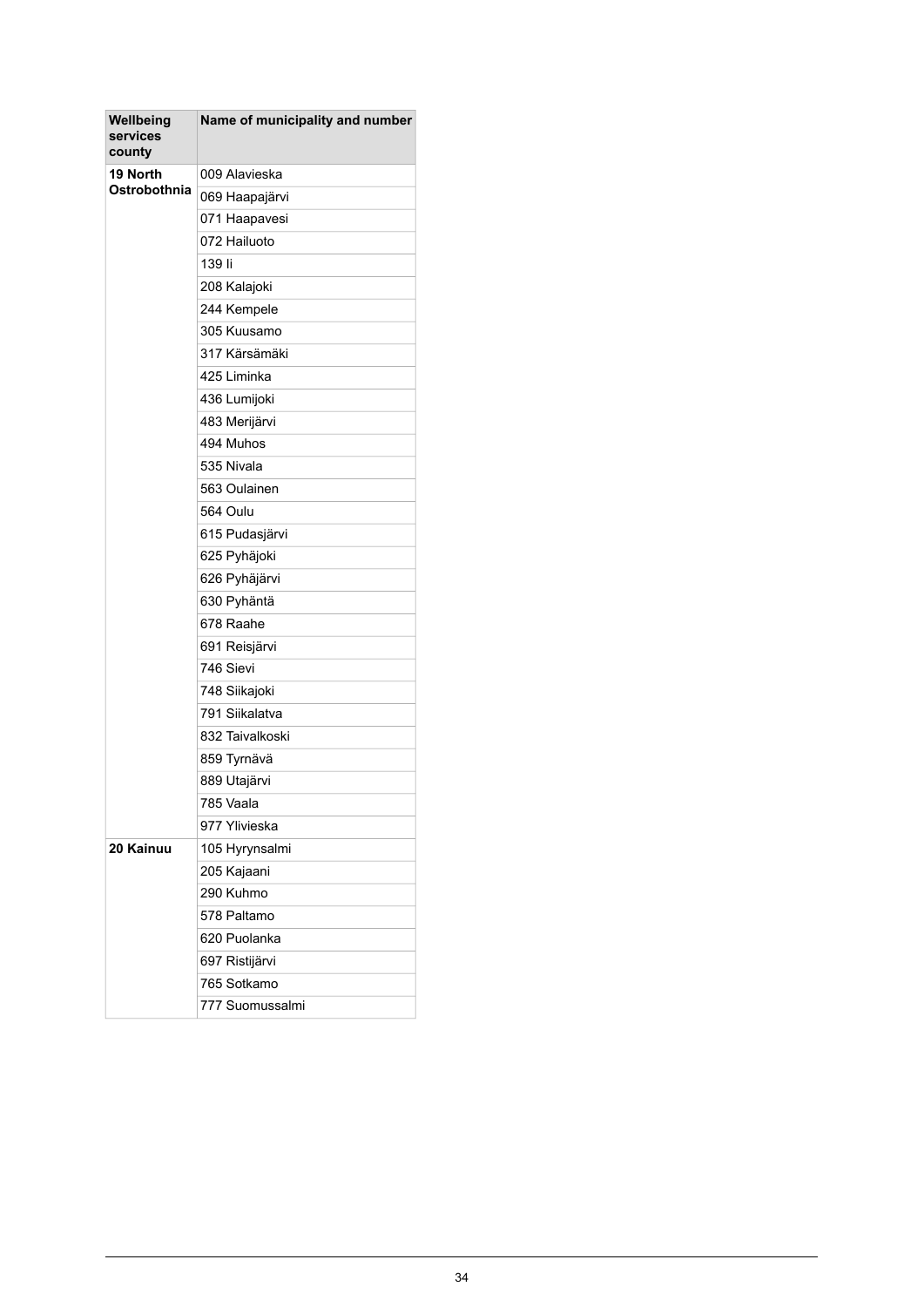| Wellbeing<br>services<br>county | Name of municipality and number |
|---------------------------------|---------------------------------|
| 21 Lapland                      | 047 Enontekiö                   |
|                                 | 148 Inari                       |
|                                 | 240 Kemi                        |
|                                 | 320 Kemijärvi                   |
|                                 | 241 Keminmaa                    |
|                                 | 261 Kittilä                     |
|                                 | 273 Kolari                      |
|                                 | 498 Muonio                      |
|                                 | 583 Pelkosenniemi               |
|                                 | 854 Pello                       |
|                                 | 614 Posio                       |
|                                 | 683 Ranua                       |
|                                 | 698 Rovaniemi                   |
|                                 | 732 Salla                       |
|                                 | 742 Savukoski                   |
|                                 | 751 Simo                        |
|                                 | 758 Sodankylä                   |
|                                 | 845 Tervola                     |
|                                 | 851 Tornio                      |
|                                 | 890 Utsjoki                     |
|                                 | 976 Ylitornio                   |

## 7. Coherence and consistency/uniformity and documentation

The Ministry of Justice publishes exhaustive information about different elections and the national candidate register and election result data on its web pages([www.vaalit.fi](http://www.vaalit.fi)). The statistics on advance voters published by the Ministry of Justice differ from Statistics Finland's statistics on advance voters, because they are defined on different grounds:

- The Ministry of Justice counts the number of advance voters from the number of those entitled to vote, whereas
- Statistics Finland counts the number of advance voters from the number of all persons who voted.

The classifications used in the statistics can be found on Statistics Finland's web pages.